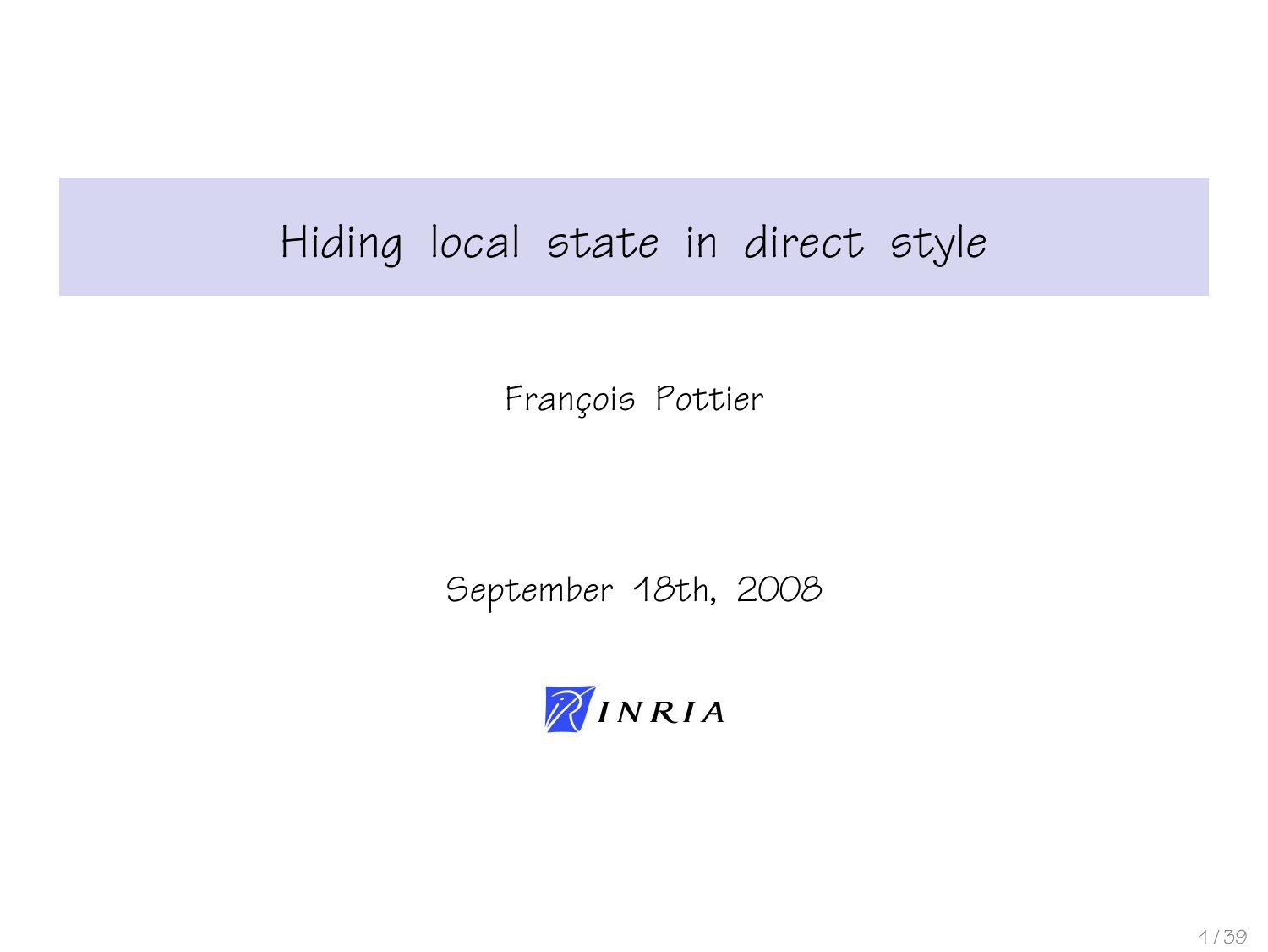### <span id="page-1-0"></span>Contents

- [Why hide state?](#page-1-0)
- **•** [Setting the scene: a capability-based type system](#page-9-0)
- [Towards hidden state: a bestiary of frame rules](#page-14-0)
- [Applications: untracked references and thunks](#page-22-0)
- **•** [Conclusion](#page-32-0)
- **•** [Bibliography](#page-35-0)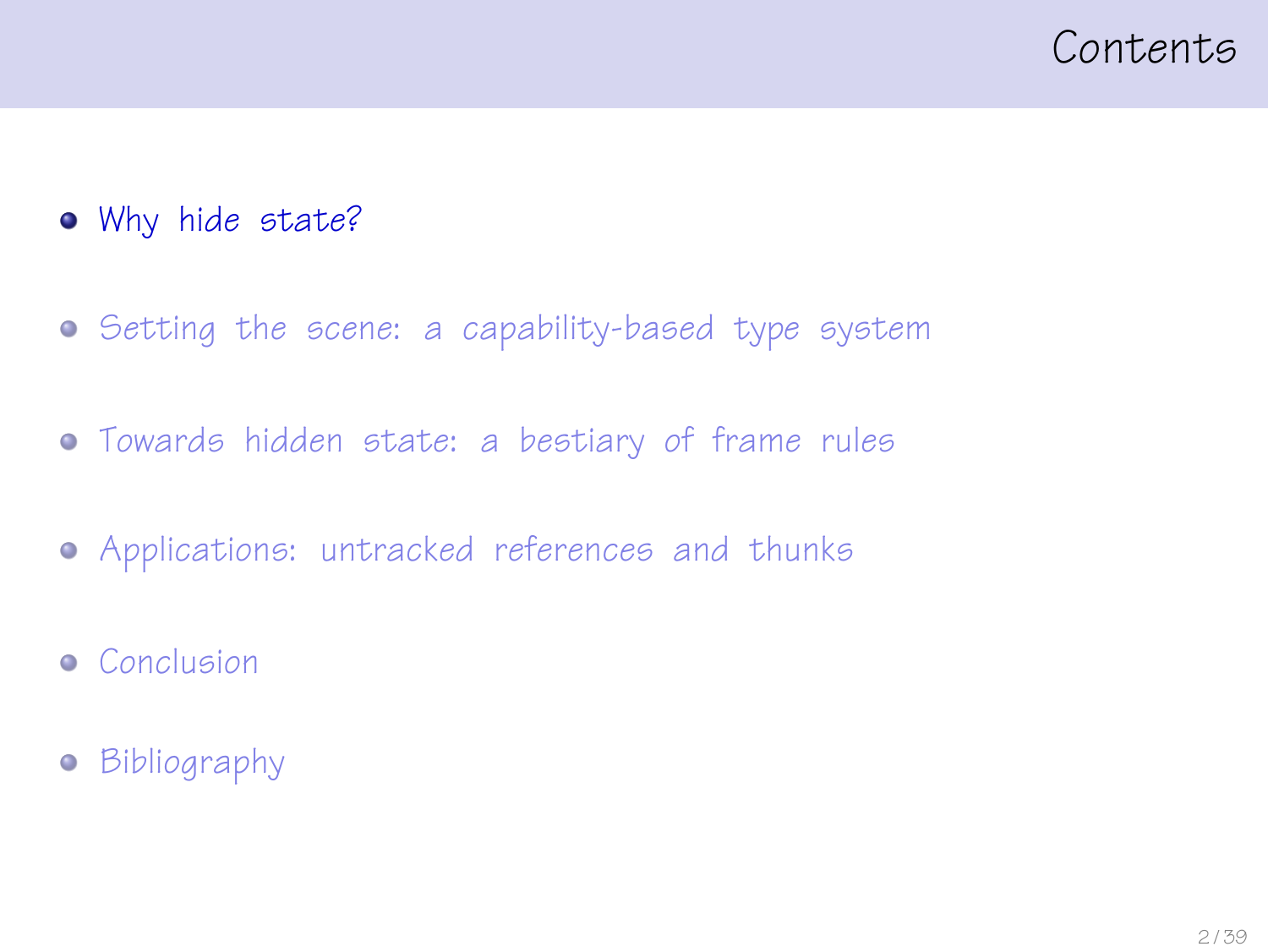This work assumes the following two basic ingredients:

- a programming language in the style of ML, with first-class, higher-order functions and references;
- a type system, or a program logic, that keeps track of ownership and disjointness information about the mutable regions of memory.

Examples include Alias Types [\[Smith et al., 2000\]](#page-38-0) and Separation Logic [\[Reynolds, 2002\]](#page-38-1).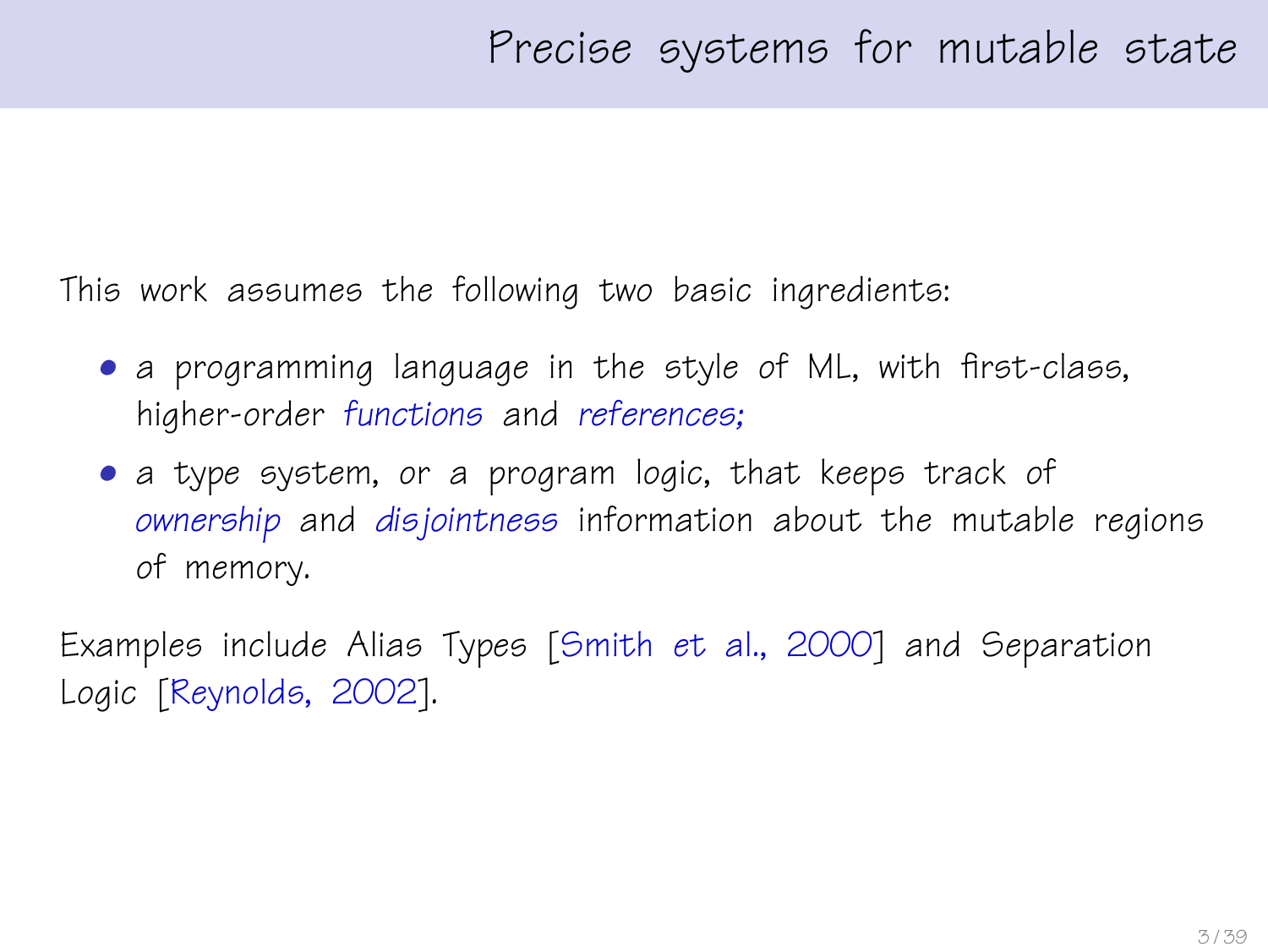Keeping precise track of mutable data structures:

- allows their type (and properties) to evolve over time;
- enables safe memory de-allocation;
- helps prove properties of programs.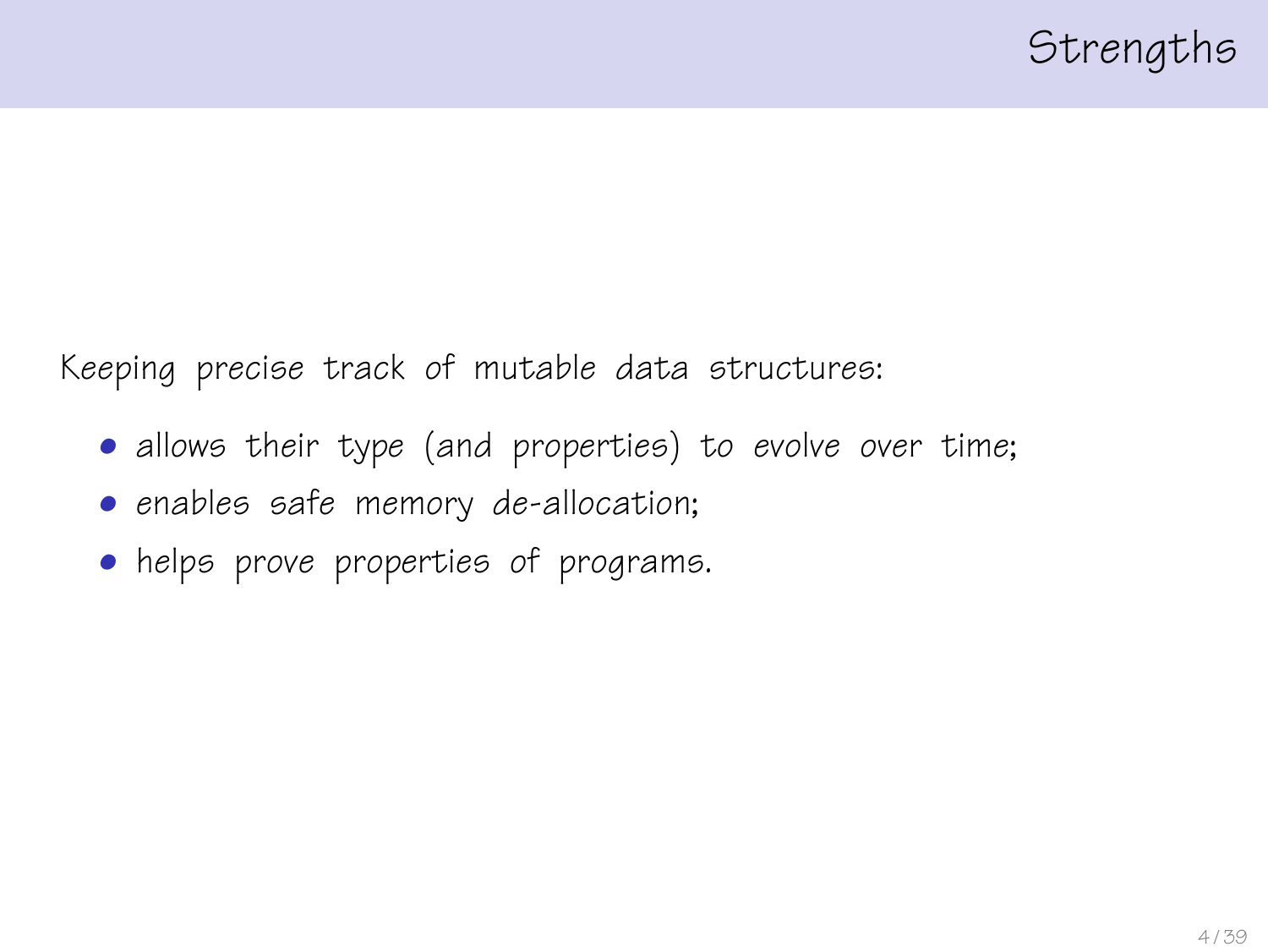Unfortunately, in these systems, any code that reads or writes a piece of mutable state must publish that fact in its interface.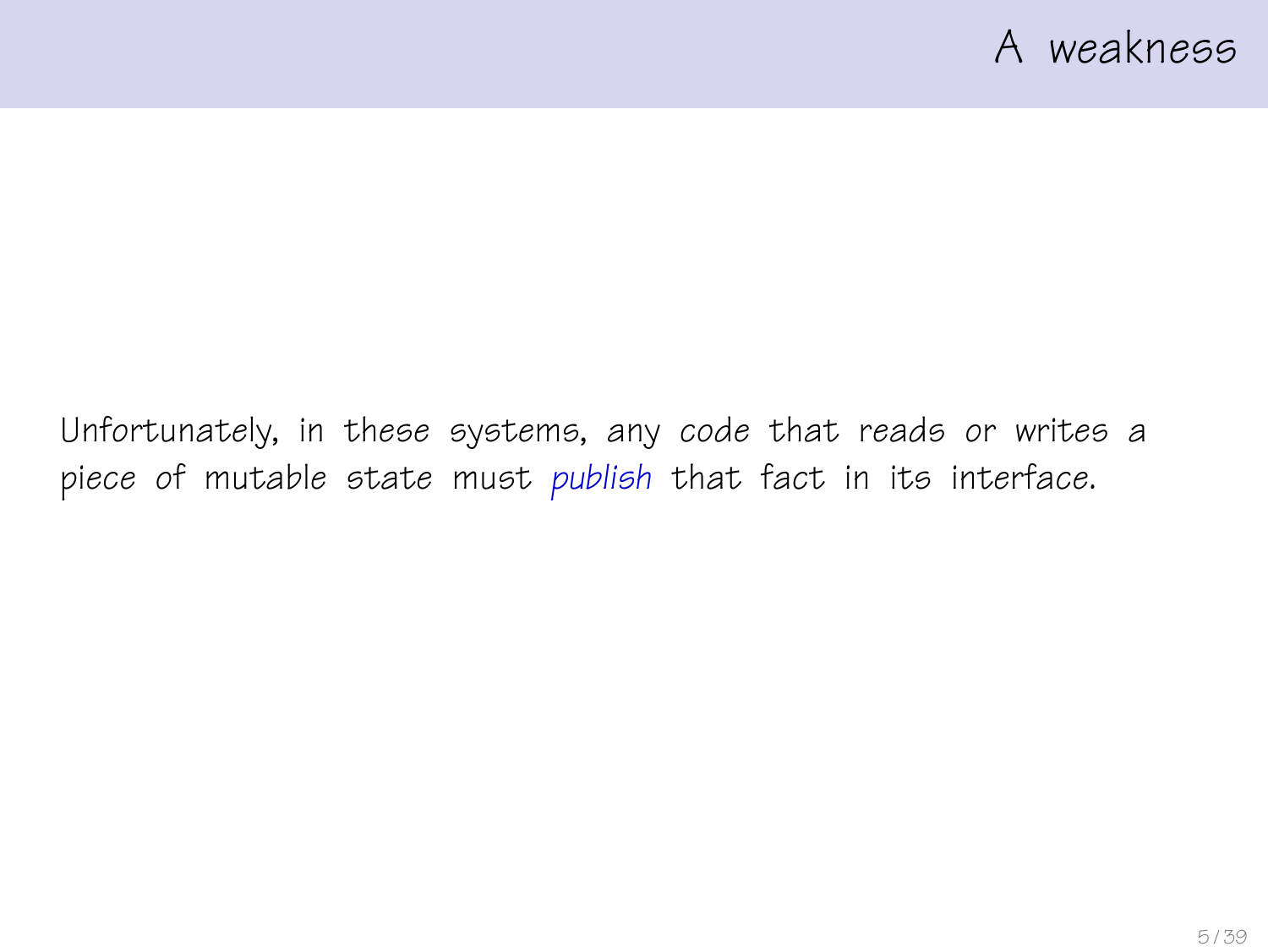It is common software engineering practice to design "objects" (or "modules", "components", "functions") that:

- rely on a piece of mutable internal state,
- which persists across invocations,
- yet publish an (informal) specification that does not reveal the very existence of such a state.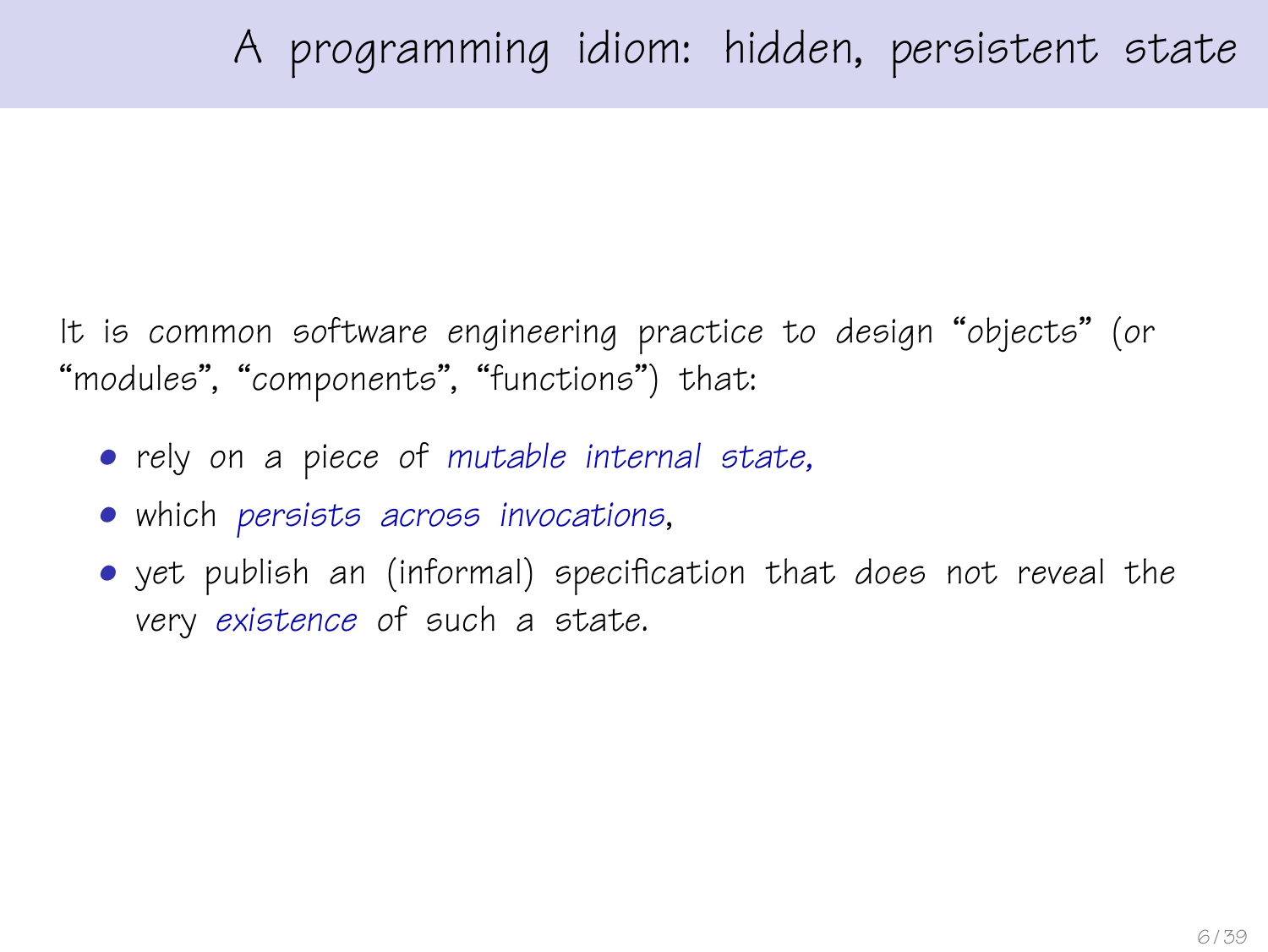- For instance [\[O'Hearn et al., 2004\]](#page-37-0), a memory manager might maintain a linked list of freed memory blocks.
- Yet, clients need not, and wish not, know anything about it.
- It is sound for them to believe that the memory manager's methods have no side effect, other than the obvious effect of providing them with, or depriving them from, ownership of a unique memory block.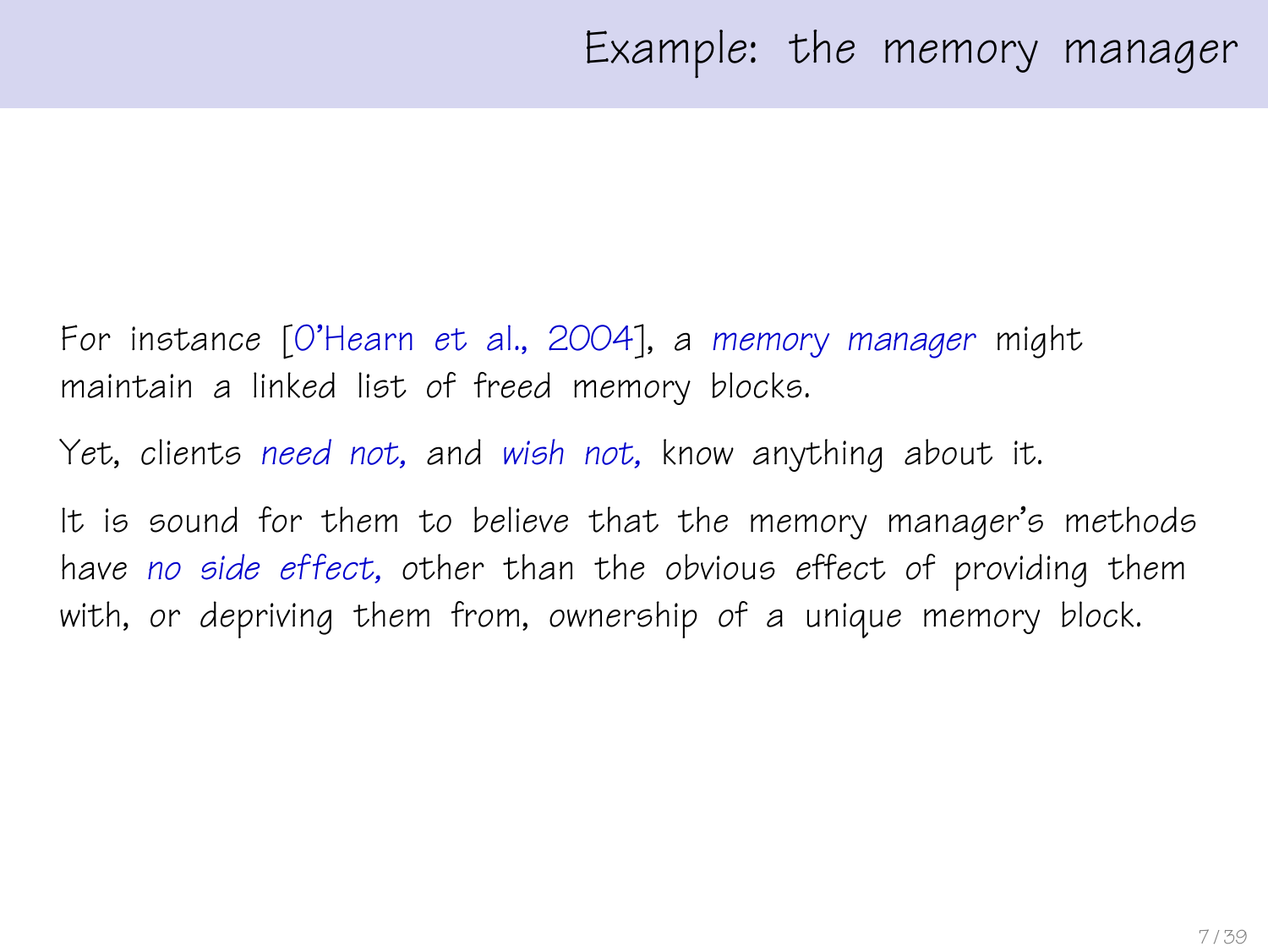Hiding must not be confused with abstraction, a different idiom, whereby:

- one acknowledges the existence of a mutable state,
- whose type (and properties) are accessible to clients only under an abstract name.

Abstraction has received recent attention: see, e.g., Parkinson and Bierman [\[2005,](#page-37-1) [2008\]](#page-38-2) or Nanevski et al. [\[2007\]](#page-37-2).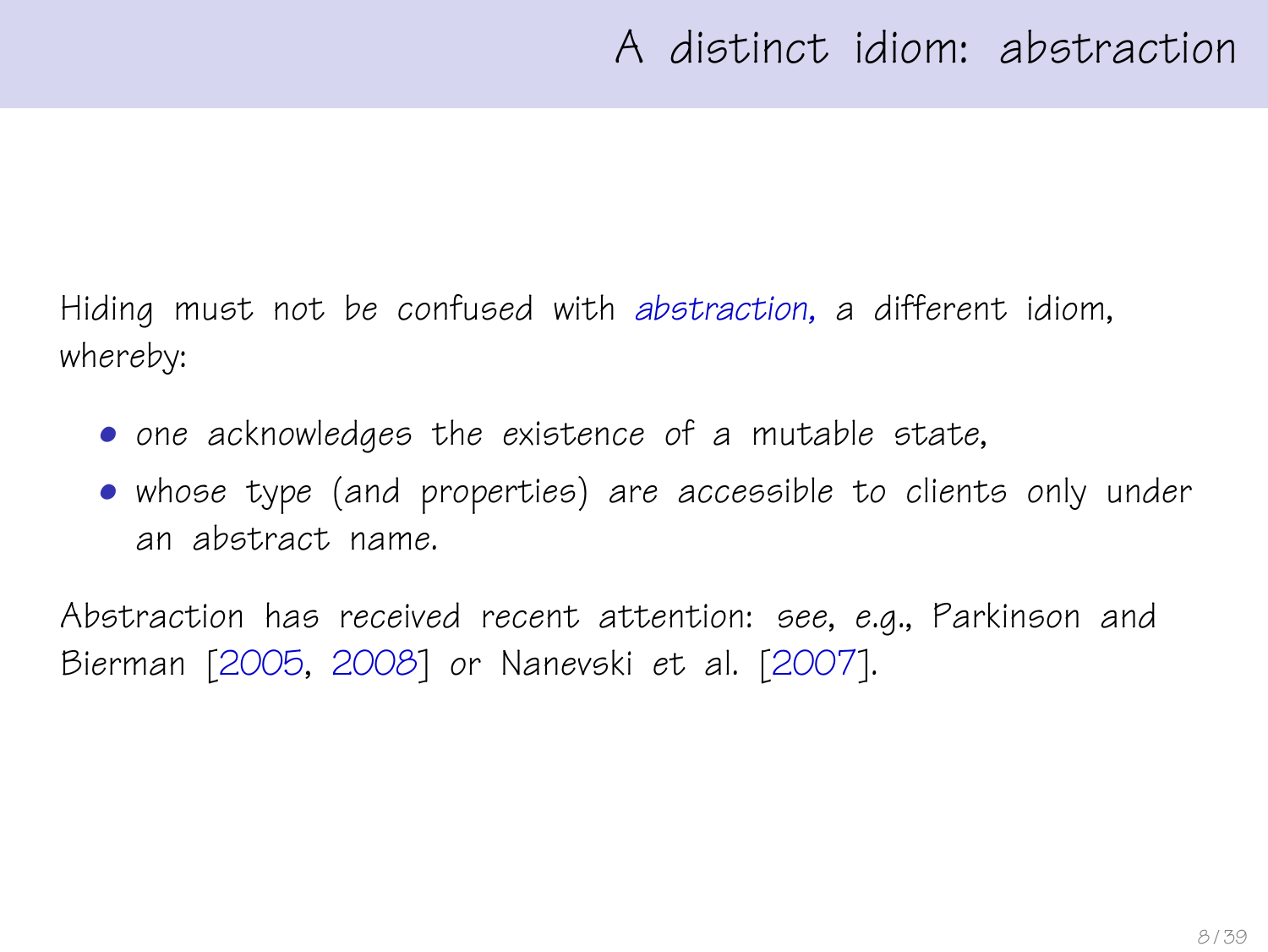If the memory manager publishes an abstract invariant I, then every direct or indirect client must declare that it requires and preserves I. Furthermore, all clients must cooperate and exchange the token I between them.

Exposing the existence of the memory manager's internal state leads to a loss of modularity.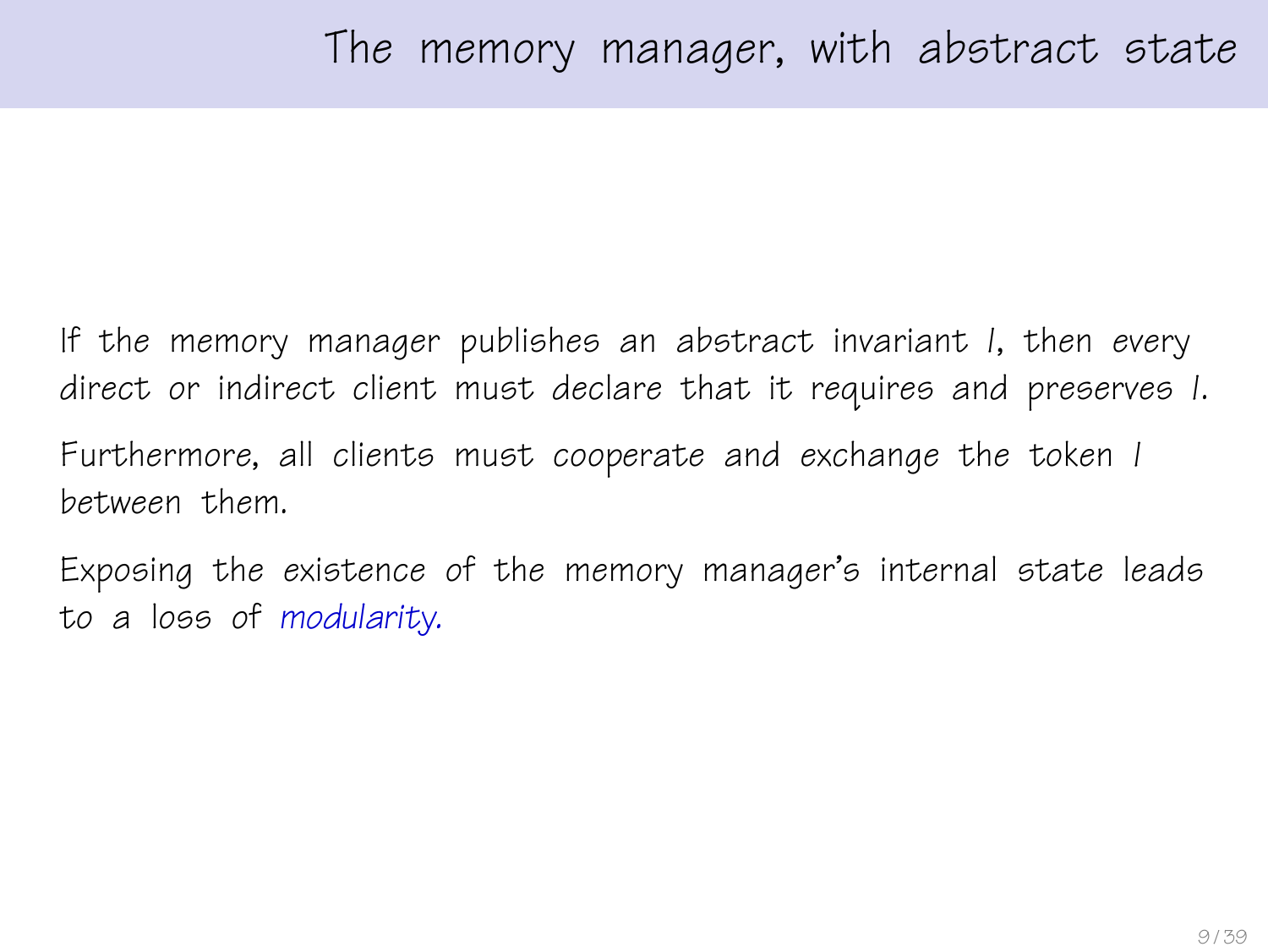### <span id="page-9-0"></span>Contents

- [Why hide state?](#page-1-0)
- [Setting the scene: a capability-based type system](#page-9-0)
- [Towards hidden state: a bestiary of frame rules](#page-14-0)
- [Applications: untracked references and thunks](#page-22-0)
- **•** [Conclusion](#page-32-0)
- **•** [Bibliography](#page-35-0)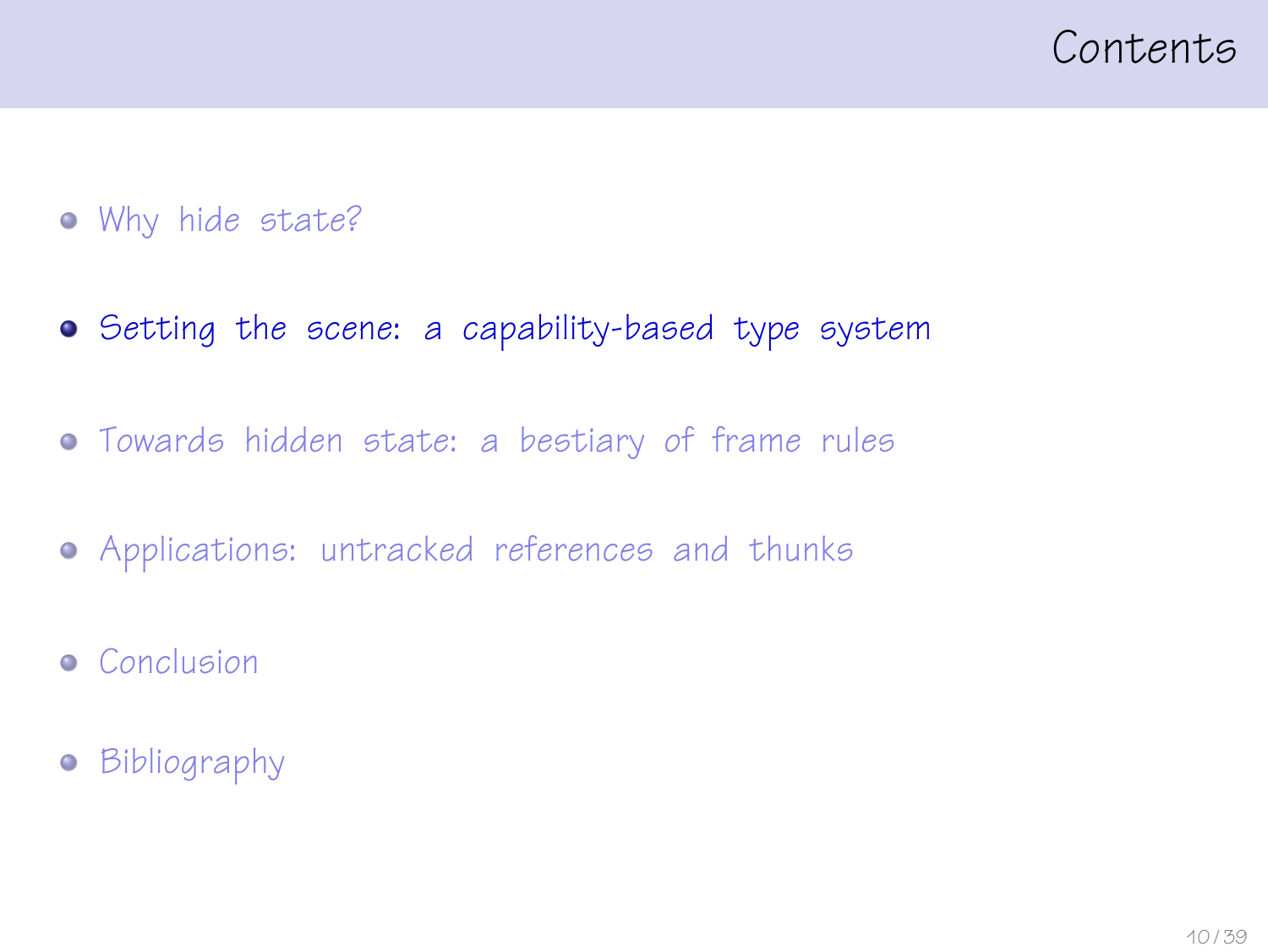### The host type system

A region- and capability-based type system [Charquéraud and Pottier, 2008] forms my starting point.

To this system, I will add a single typing rule, which enables hiding.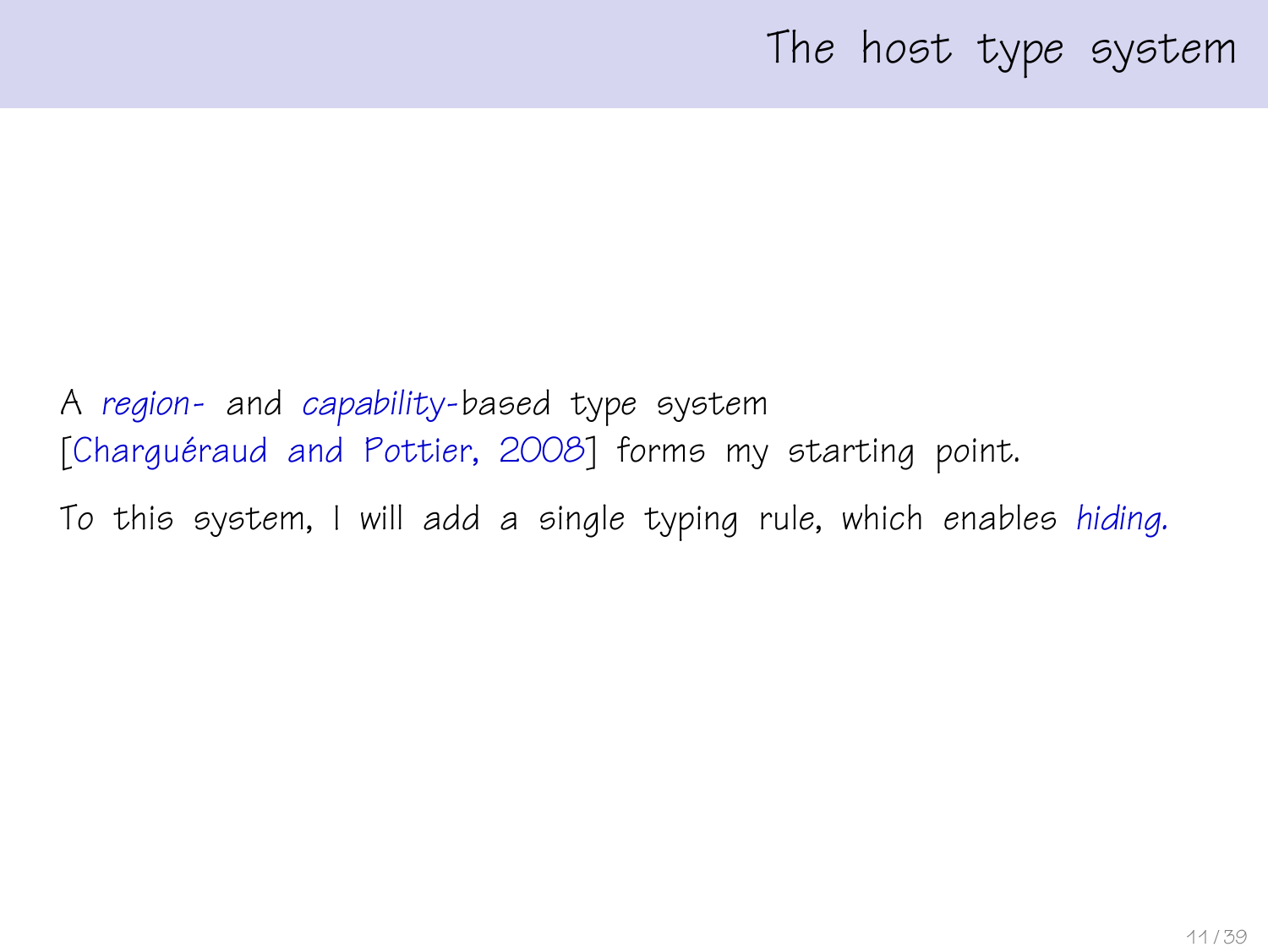

A singleton region  $\sigma$  is a static name for a value. The singleton type  $[\sigma]$  is the type of the value that inhabits  $\sigma$ .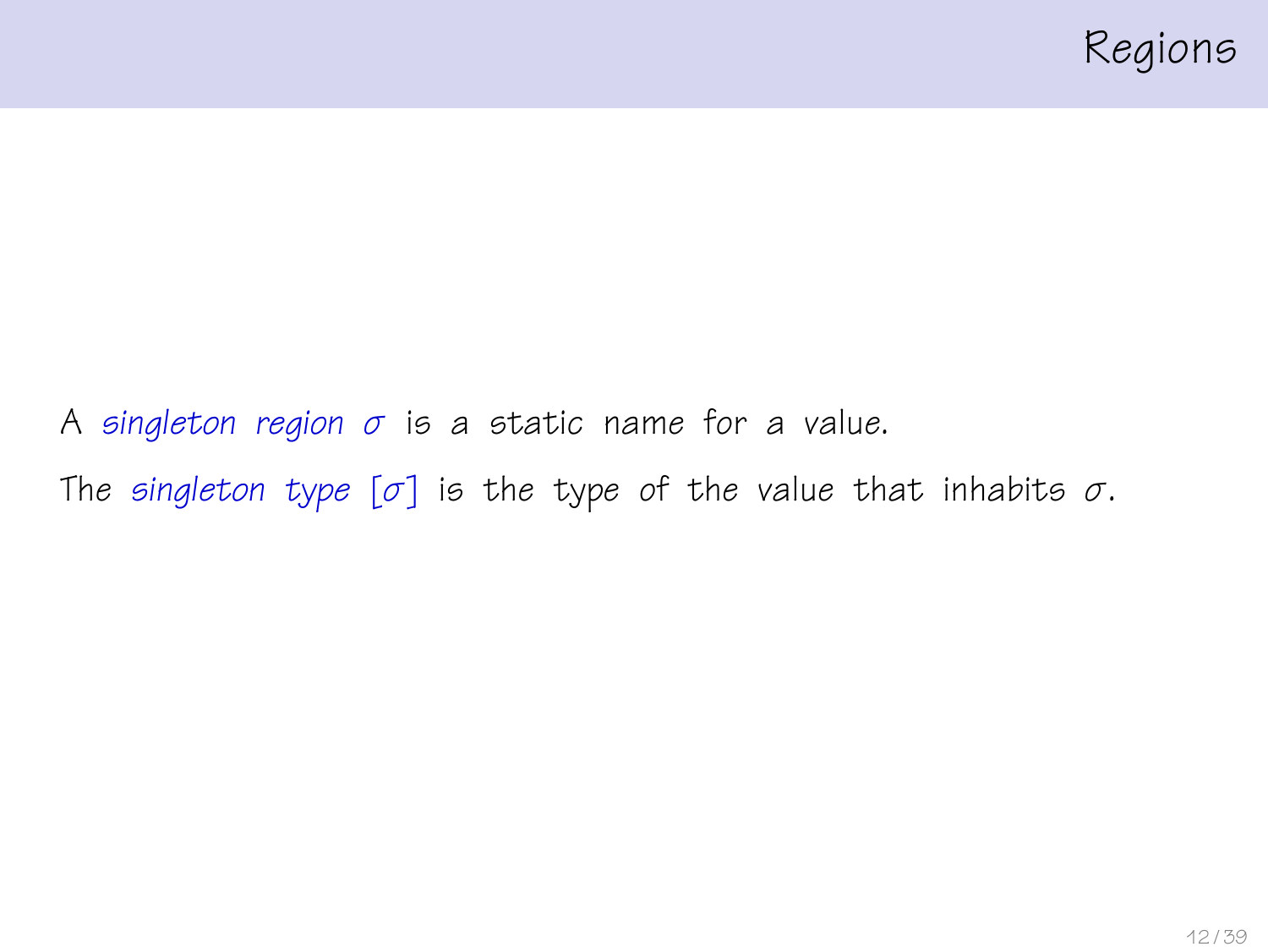A singleton capability  $\{\sigma : \theta\}$  is a static token that serves two roles. First, it carries a memory type  $\theta$ , which describes the structure and extent of the memory area to which the value  $\sigma$  gives access. Second, it represents ownership of this area.

For instance,  $\{\sigma : \text{ref int}\}$  asserts that the value  $\sigma$  is the address of an integer reference cell, and asserts ownership of this cell.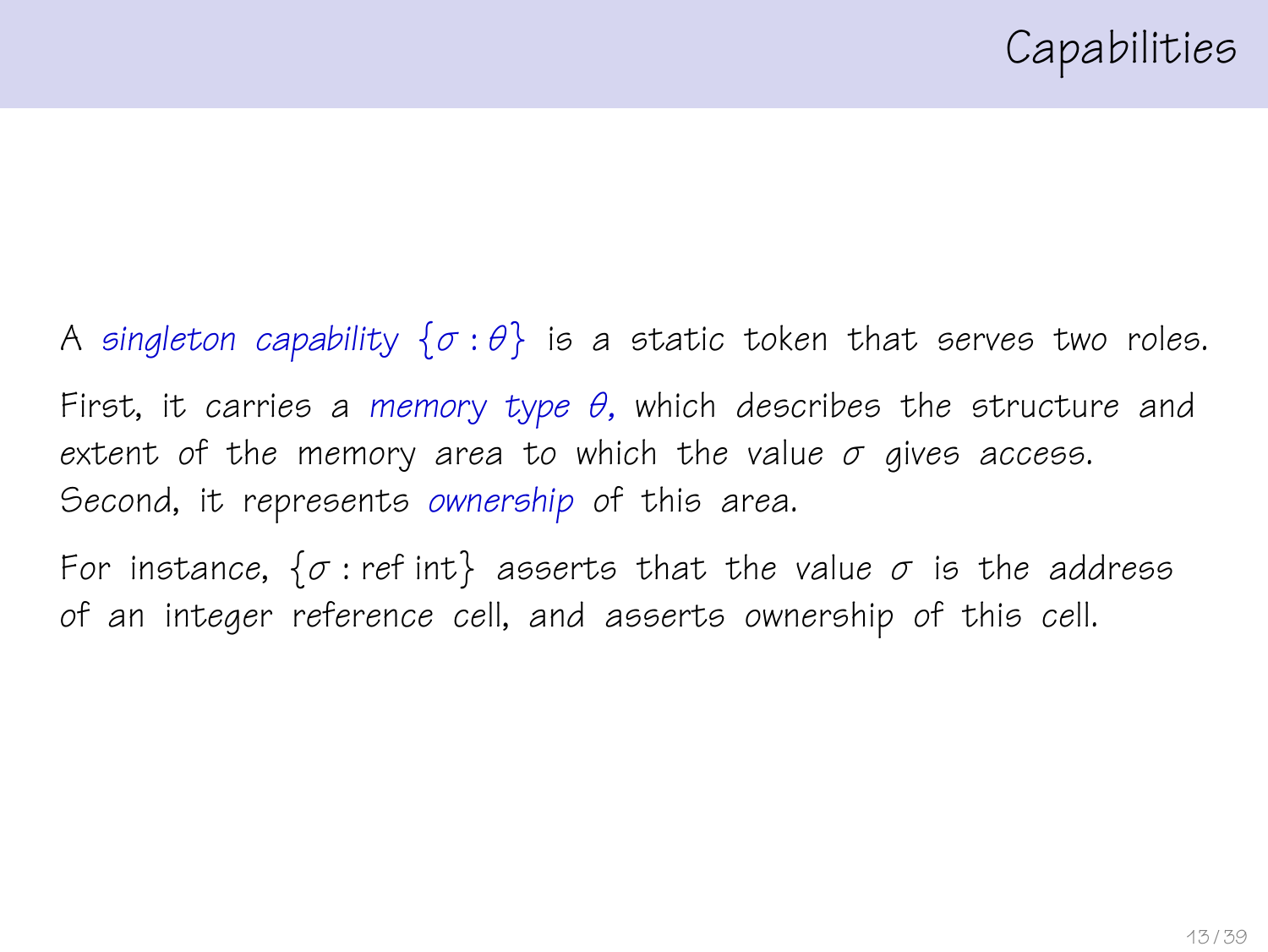References are tracked: allocation produces a singleton capability, which is later required for read or write access.

ref : 
$$
\tau \rightarrow \exists \sigma.([\sigma] * \{\sigma : \text{ref } \tau\})
$$
  
get :  $[\sigma] * \{\sigma : \text{ref } \tau\} \rightarrow [\sigma] * \{\sigma : \text{ref } \tau\}$   
set :  $([\sigma] \times \tau_2) * \{\sigma : \text{ref } \tau_4\} \rightarrow \text{unit} * \{\sigma : \text{ref } \tau_2\}$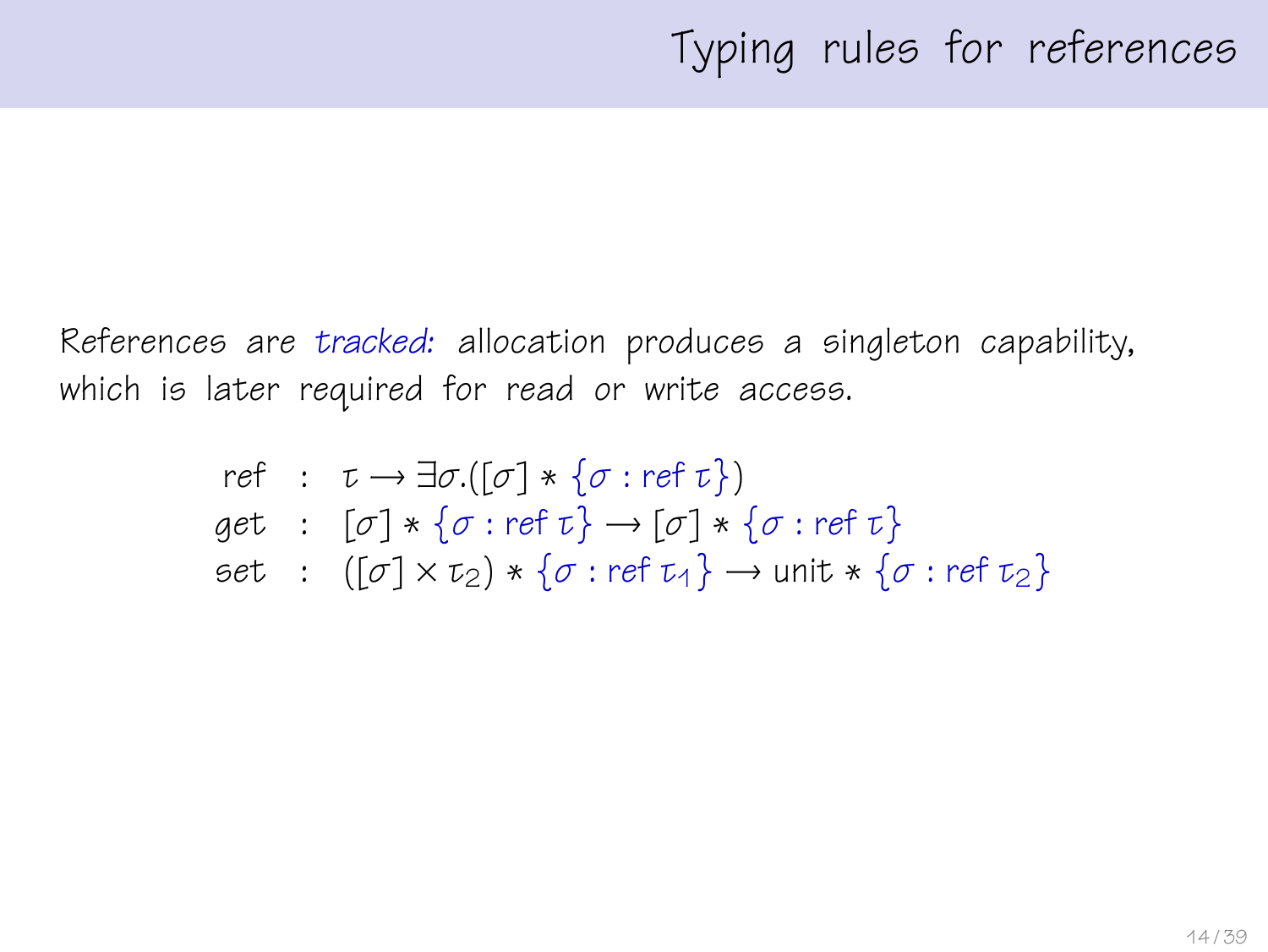<span id="page-14-0"></span>

- [Why hide state?](#page-1-0)
- **•** [Setting the scene: a capability-based type system](#page-9-0)
- [Towards hidden state: a bestiary of frame rules](#page-14-0)
- [Applications: untracked references and thunks](#page-22-0)
- **•** [Conclusion](#page-32-0)
- **•** [Bibliography](#page-35-0)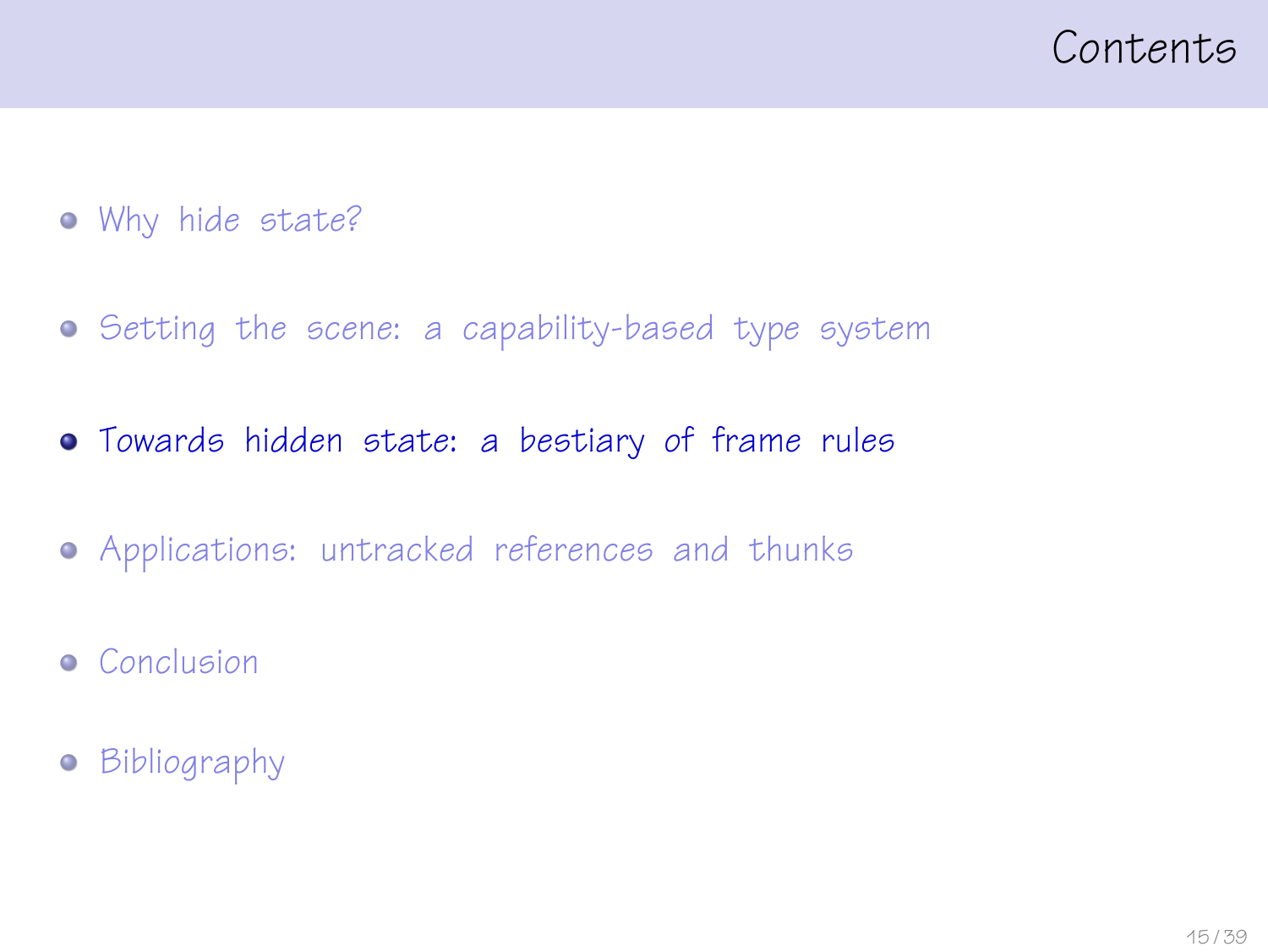The first-order frame rule states that, if a term behaves correctly in a certain store, then it also behaves correctly in a larger store. It can take the form of a subtyping axiom:

$$
\chi_1 \to \chi_2 \qquad \leq \qquad (\chi_1 * C) \to (\chi_2 * C)
$$
  
(actual type of Term) (type assumed by Context)

This makes a capability unknown to the term, while it is known to its context. We need the opposite!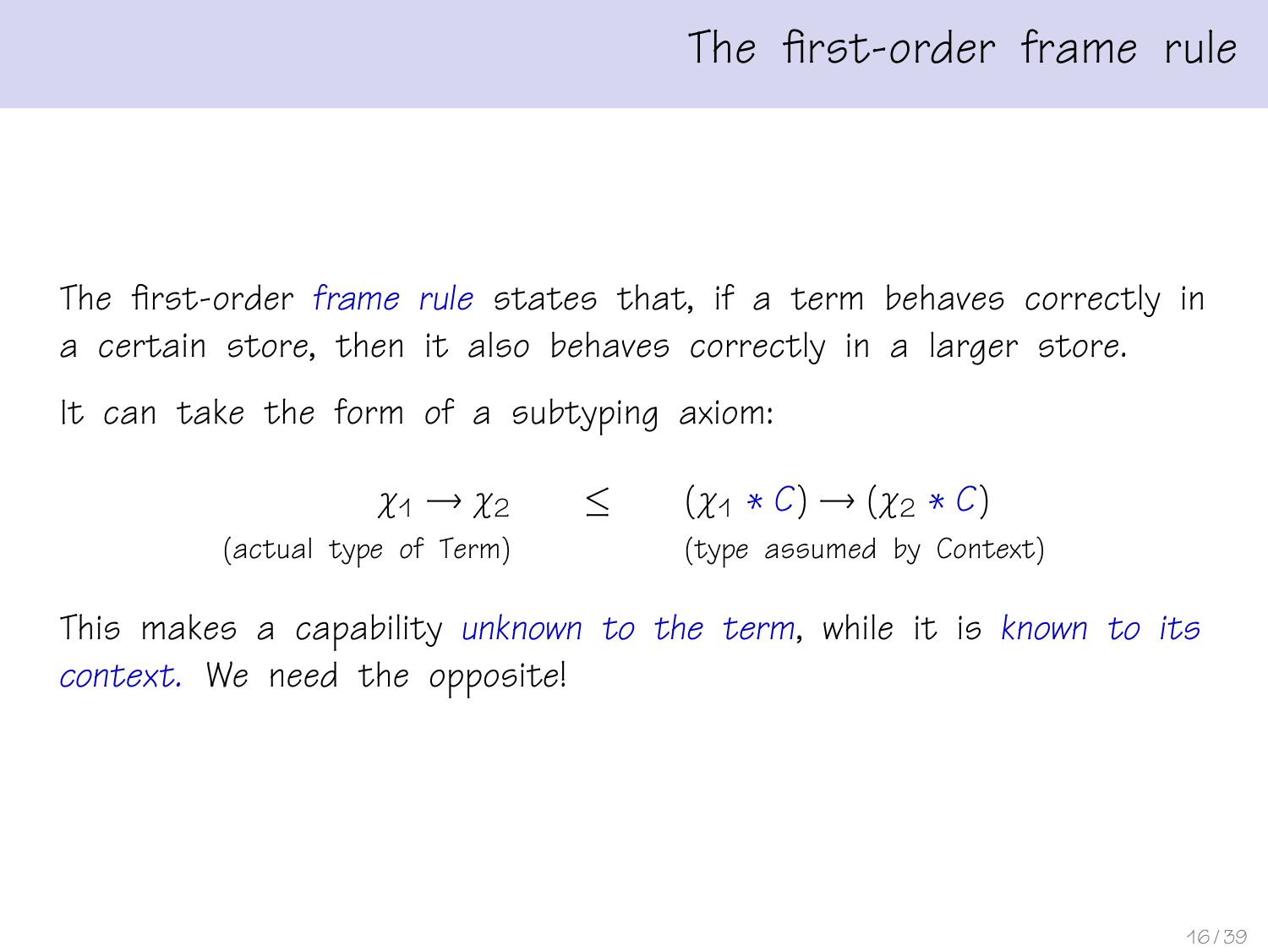Building on work by O'Hearn et al. [\[2004\]](#page-37-0), Birkedal et al. [\[2006\]](#page-36-1) define a higher-order frame rule:

$$
\begin{array}{ccc}\n\chi & \leq & \chi \otimes C \\
\text{(actual type of Term)} & & \text{(type assumed by Context)}\n\end{array}
$$

The operator  $\cdot \otimes C$  makes C a pre- and post-condition of every arrow:

$$
(\chi_1 \to \chi_2) \otimes C = ((\chi_1 \otimes C) * C) \to ((\chi_2 \otimes C) * C)
$$

It commutes with products, sums, refs, and vanishes at base types.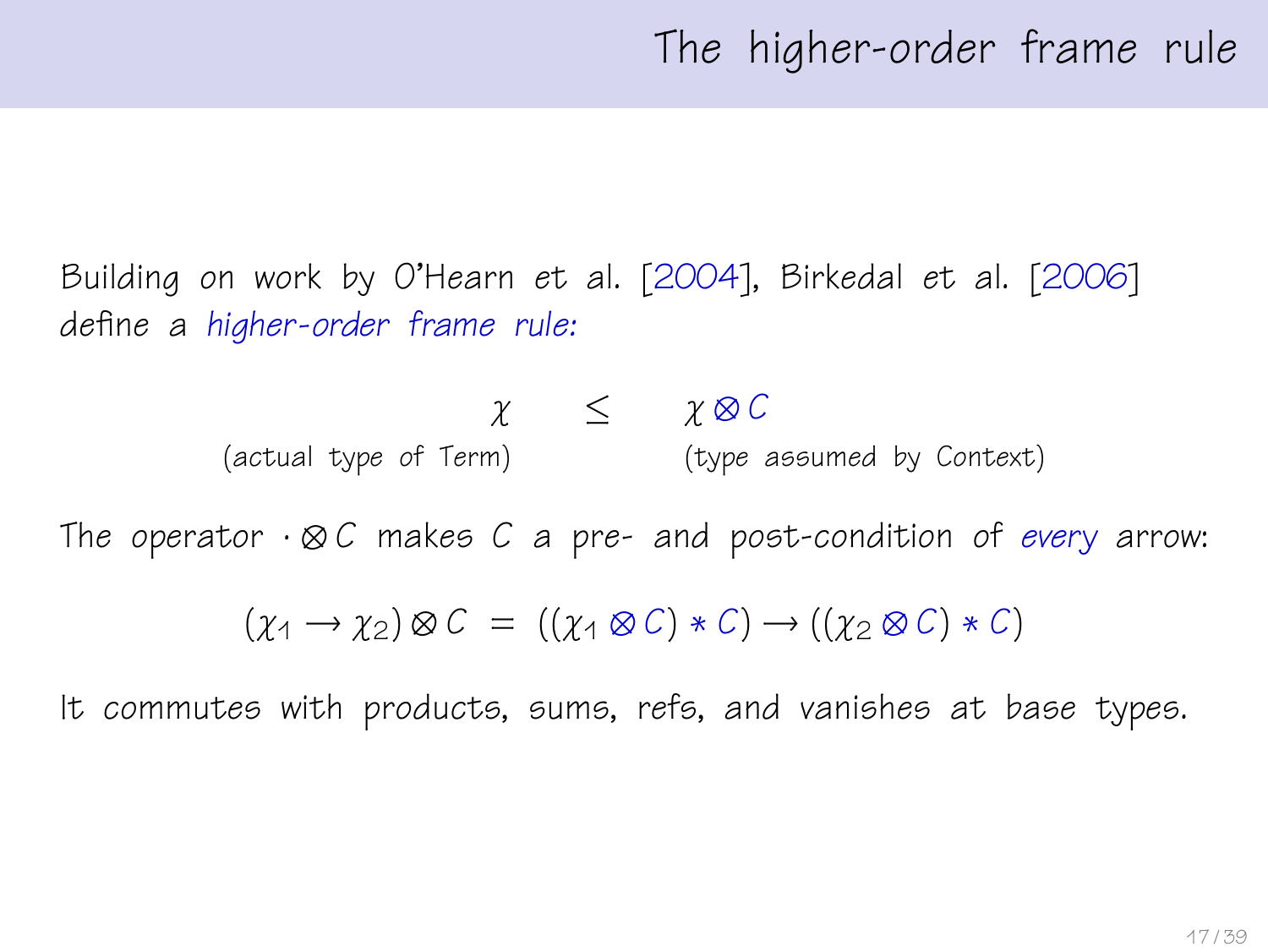A first-order example:

$$
int \rightarrow int \leq (int \rightarrow int) \otimes C
$$
  
= int \* C \rightarrow int \* C

A second-order example:

$$
((\text{int} \rightarrow \text{int}) \times \text{list int}) \rightarrow \text{list int}
$$
  
≤ 
$$
(((\text{int} \rightarrow \text{int}) \times \text{list int}) \rightarrow \text{list int}) \otimes C
$$
  
= 
$$
((\text{int} * C \rightarrow \text{int} * C) \times \text{list int} * C) \rightarrow \text{list int} * C
$$

If applied to an effectful function, "map" becomes effectful as well. Think of corruption [\[Lebresne, 2008\]](#page-36-2).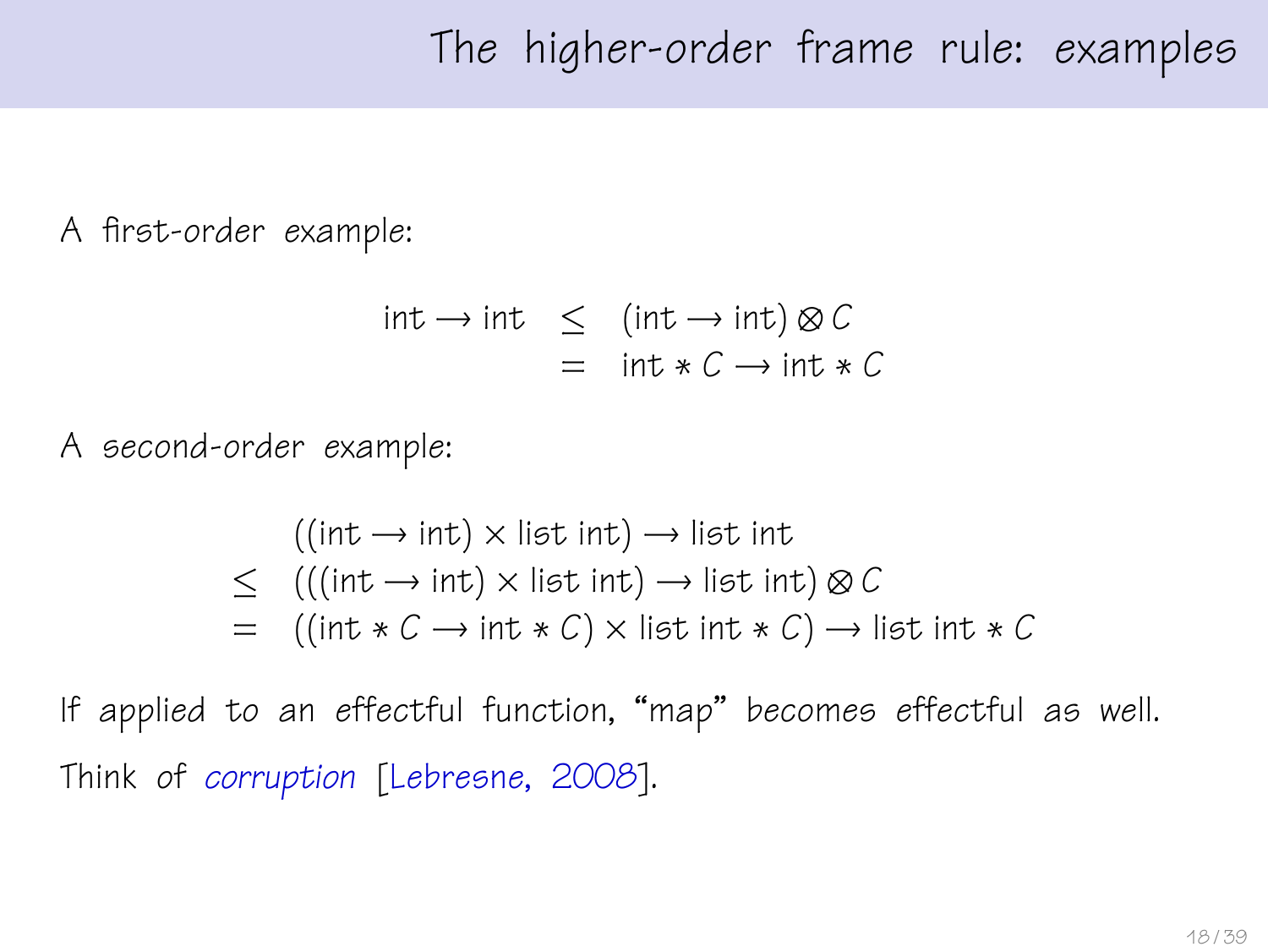What does the higher-order frame rule have to do with hiding? The higher-order frame rule allows deriving the following law:

$$
\neg \neg ((\chi \otimes C) * C) \leq \neg \neg \chi
$$
\n
$$
(\text{actual time of } \text{Term})
$$
\n
$$
(\text{true of } \text{Term})
$$
\n
$$
(\text{true of } \text{Term})
$$

(actual type of Term) (type assumed by Context)

where  $\neg\neg\gamma$  is  $(\gamma \rightarrow 0) \rightarrow 0$ .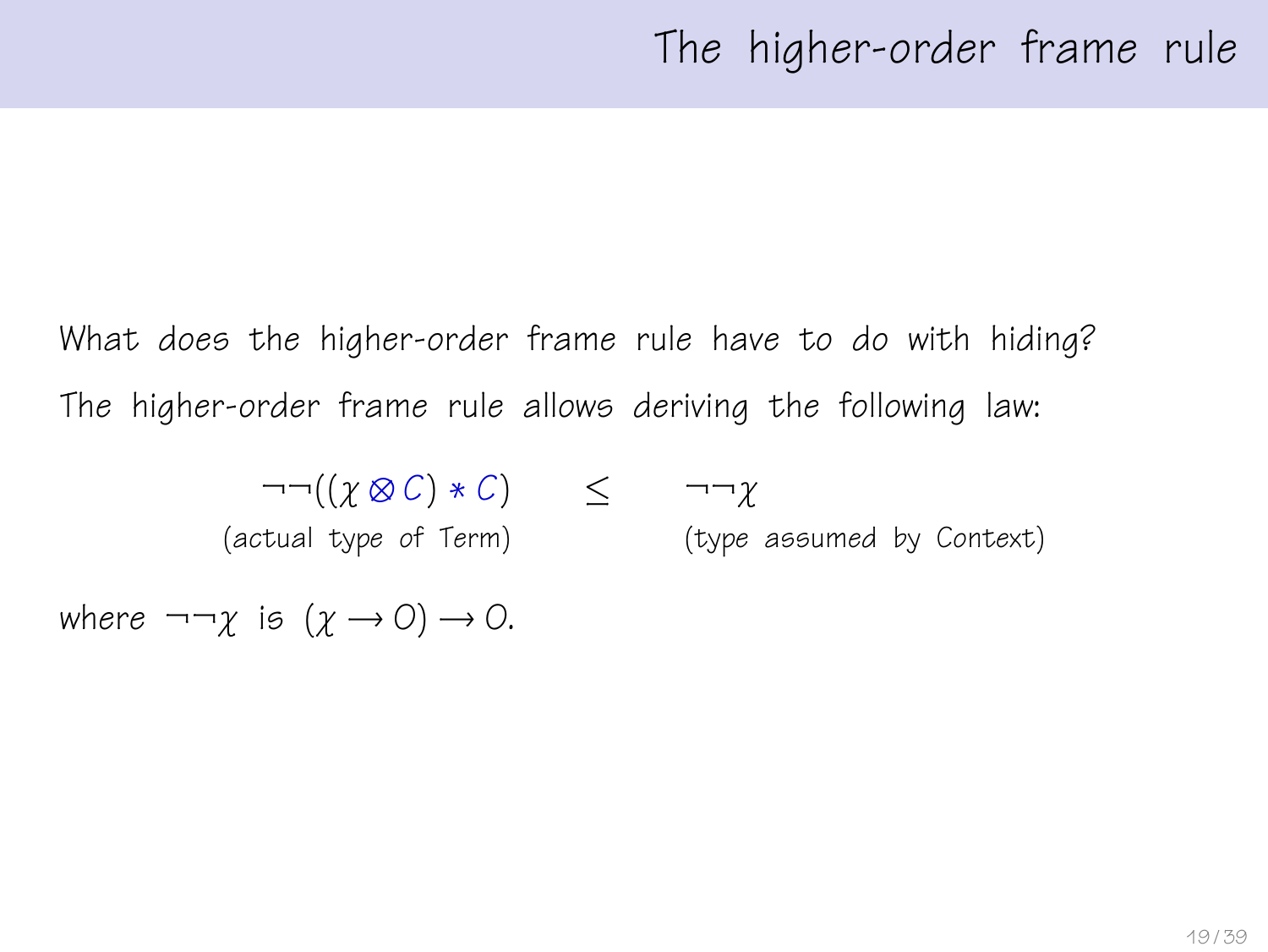The derivation is as follows:

$$
(((\chi \otimes C) * C) \rightarrow O) \rightarrow O
$$
\n
$$
= (((\chi \otimes C) * C) \rightarrow (O \otimes C)) \rightarrow O
$$
\n
$$
\leq (((\chi \otimes C) * C) \rightarrow (O \otimes C) * C) \rightarrow O
$$
\n
$$
= ((\chi \rightarrow O) \otimes C) \rightarrow O
$$
\n
$$
\leq (\chi \rightarrow O) \rightarrow O
$$
\n
$$
\leq (\chi \rightarrow O) \rightarrow O
$$
\n
$$
\leq (\chi \rightarrow O) \rightarrow O
$$
\n
$$
\leq (1 - \chi \rightarrow O) \rightarrow O
$$
\n
$$
\leq (1 - \chi \rightarrow O) \rightarrow O
$$
\n
$$
\leq (1 - \chi \rightarrow O) \rightarrow O
$$
\n
$$
\leq (1 - \chi \rightarrow O) \rightarrow O
$$
\n
$$
\leq (1 - \chi \rightarrow O) \rightarrow O
$$
\n
$$
\leq (1 - \chi \rightarrow O) \rightarrow O
$$
\n
$$
\leq (1 - \chi \rightarrow O) \rightarrow O
$$

The higher-order frame rule is applied not to the effectful code, but to its continuation, which unwittingly becomes effectful as well. This enables a limited form of hiding, with closed scope.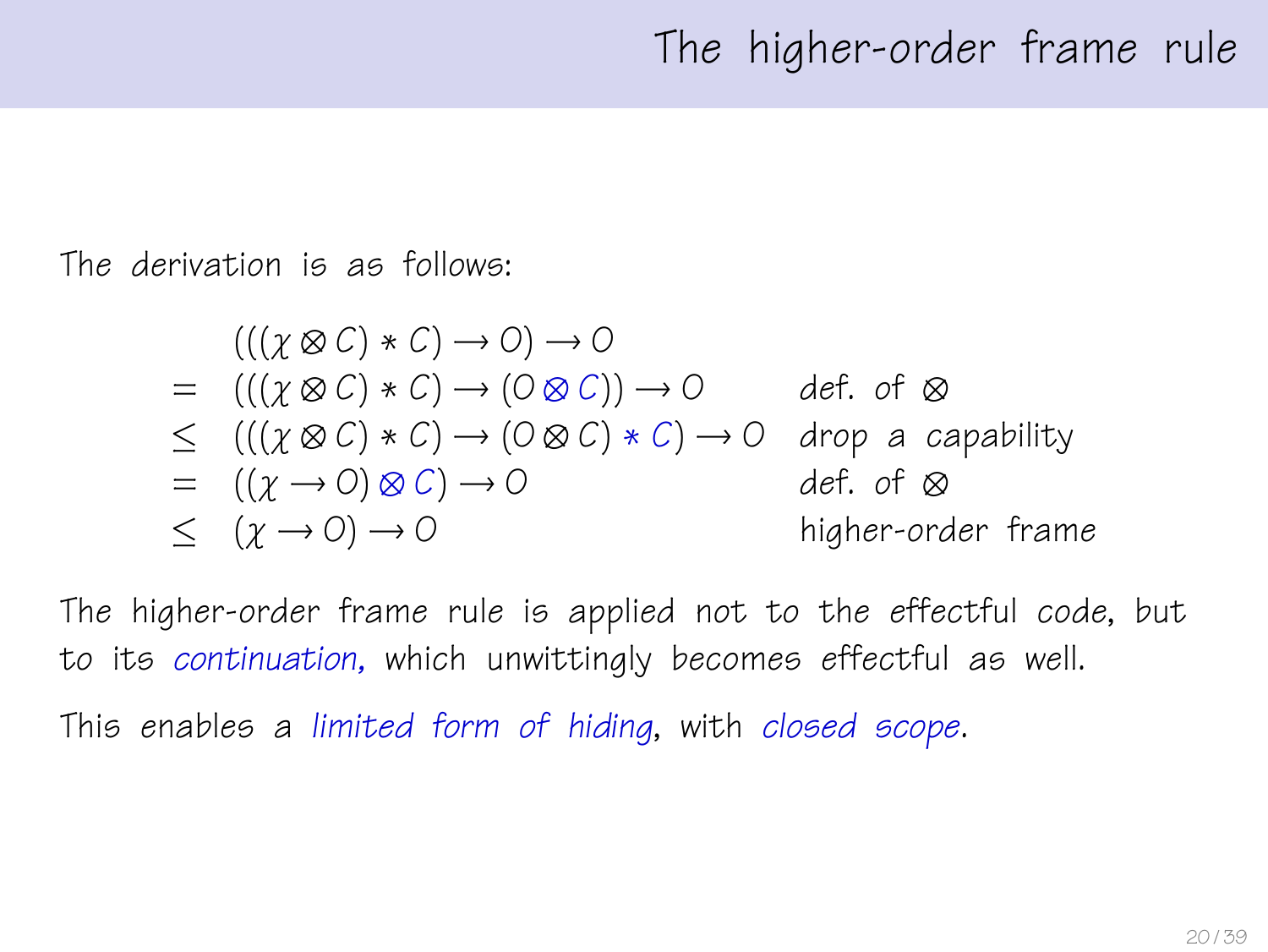To enable open-scope hiding, it seems natural to drop the double negation:

 $(\chi \otimes C) * C \leq \chi$  (unsound) (actual type of Term) (type assumed by Context)

The intuitive idea is,

- Term must guarantee C when abandoning control to Context;
- (thus, C holds whenever Context has control;)
- Term may assume C when receiving control from Context.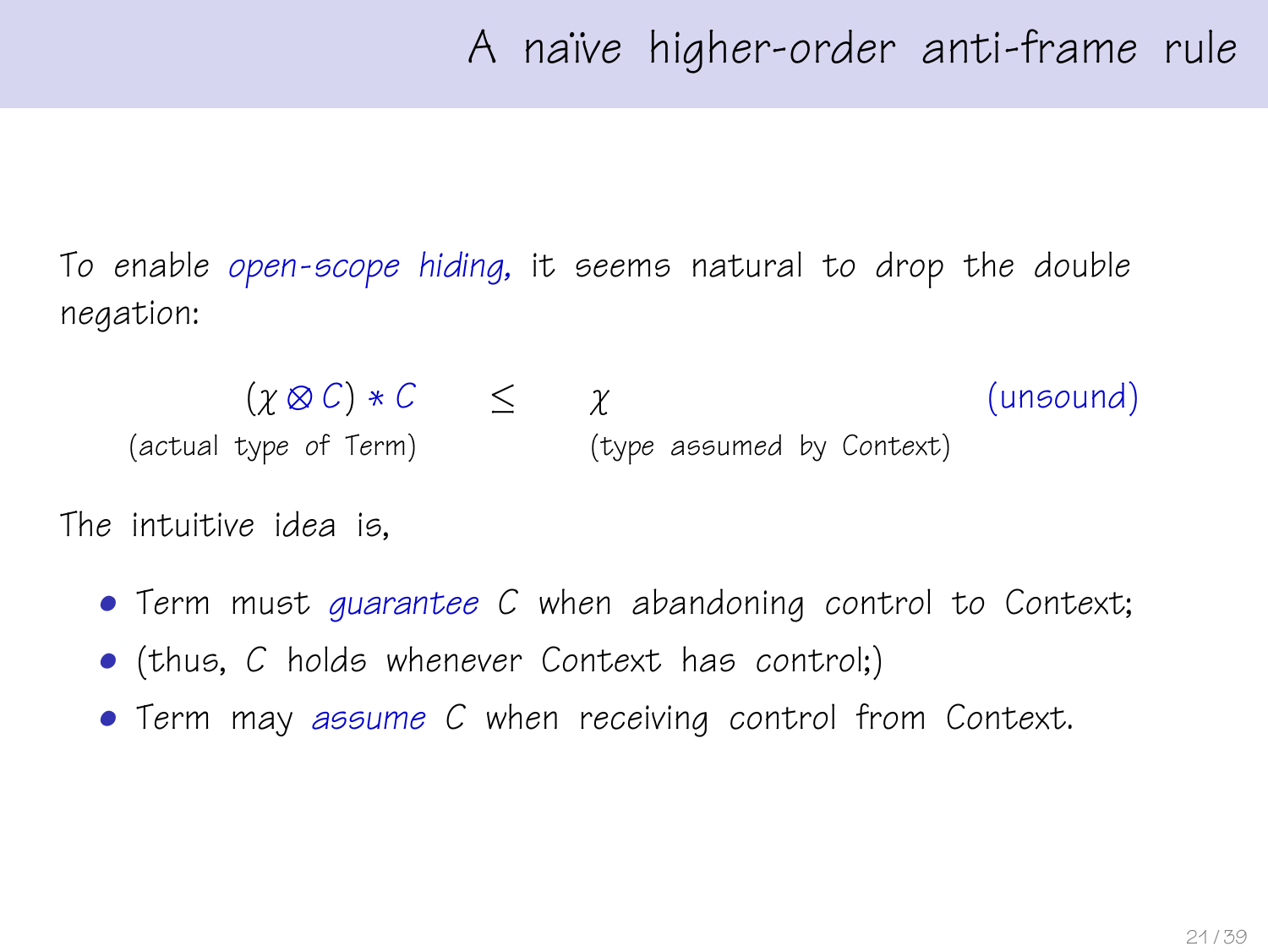The previous rule does not account for interactions between Term and Context via functions found in the environment or in the store. A sound rule is:

> Anti-frame  $\Gamma \otimes C \Vdash t : (\gamma \otimes C) * C$  $\Gamma \Vdash t : \gamma$

Type soundness is proved via subject reduction and progress.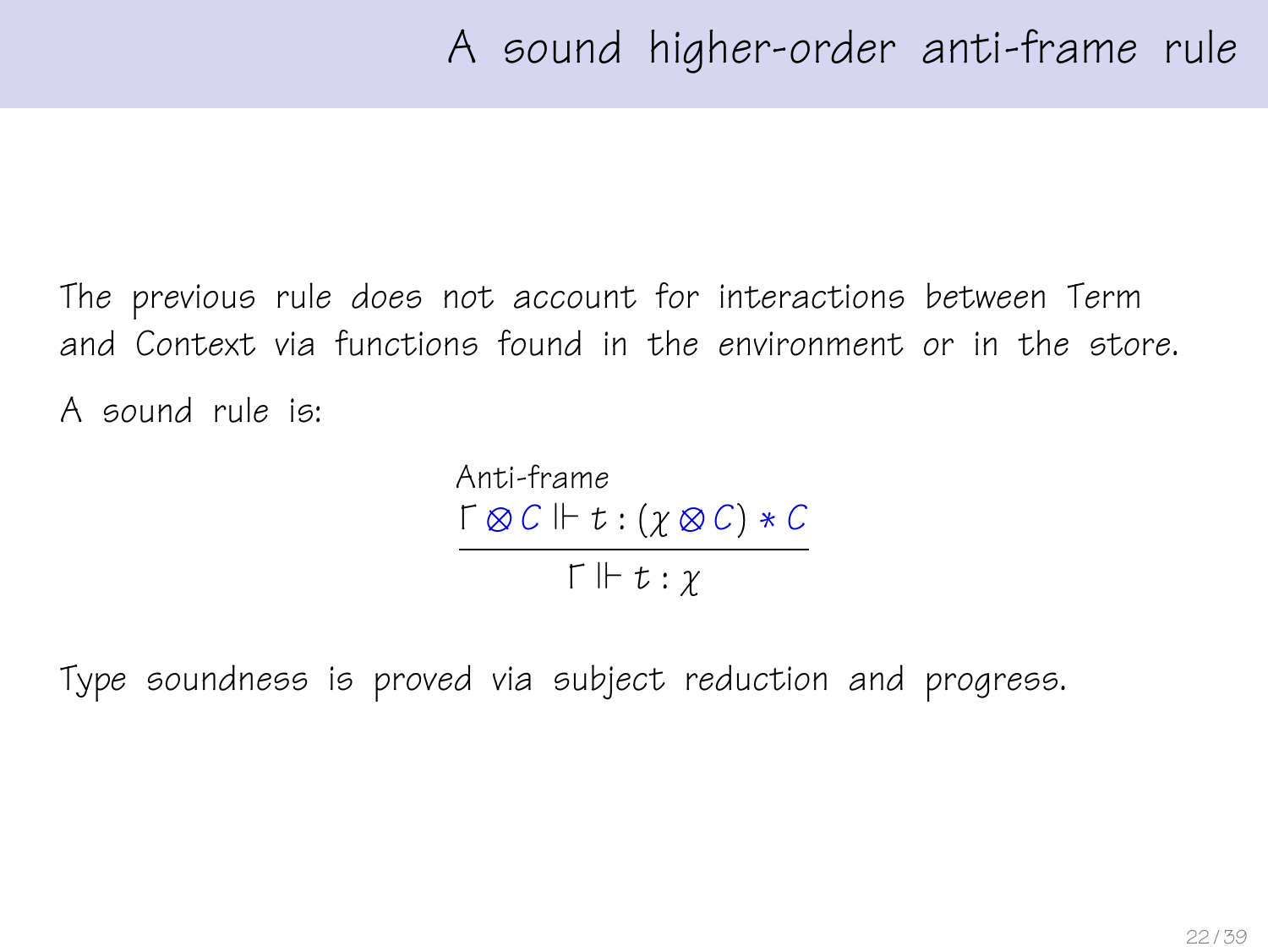### <span id="page-22-0"></span>Contents

- [Why hide state?](#page-1-0)
- **•** [Setting the scene: a capability-based type system](#page-9-0)
- [Towards hidden state: a bestiary of frame rules](#page-14-0)
- [Applications: untracked references and thunks](#page-22-0)
- **•** [Conclusion](#page-32-0)
- **•** [Bibliography](#page-35-0)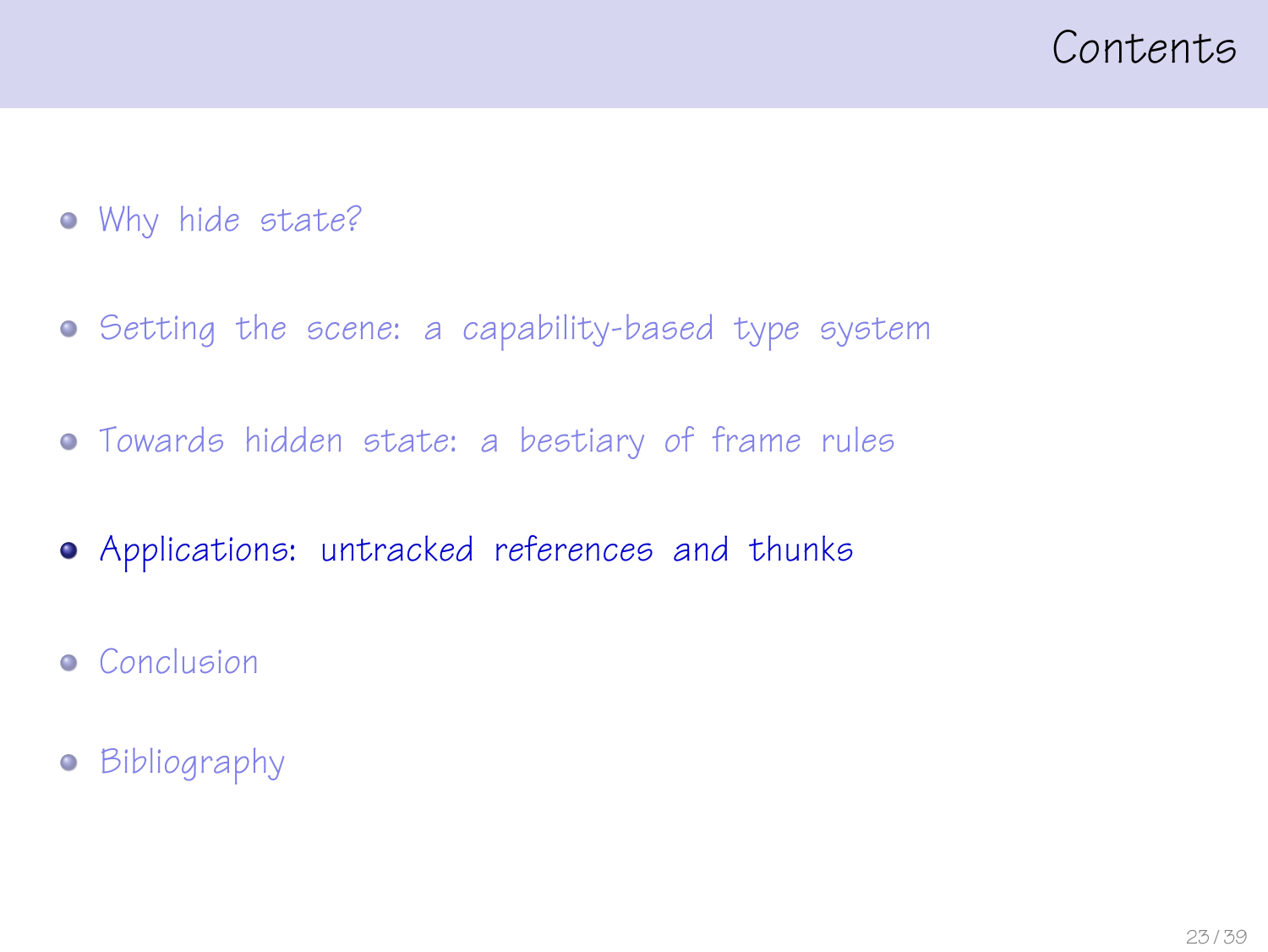In this type system, references are tracked: access requires a capability. This is heavy, but permits de-allocation and type-varying updates.

In ML, references are untracked: no capabilities are required. This is lightweight, but a reference must remain allocated, and its type must remain fixed, forever.

It seems pragmatically desirable for a programming language to offer both flavors.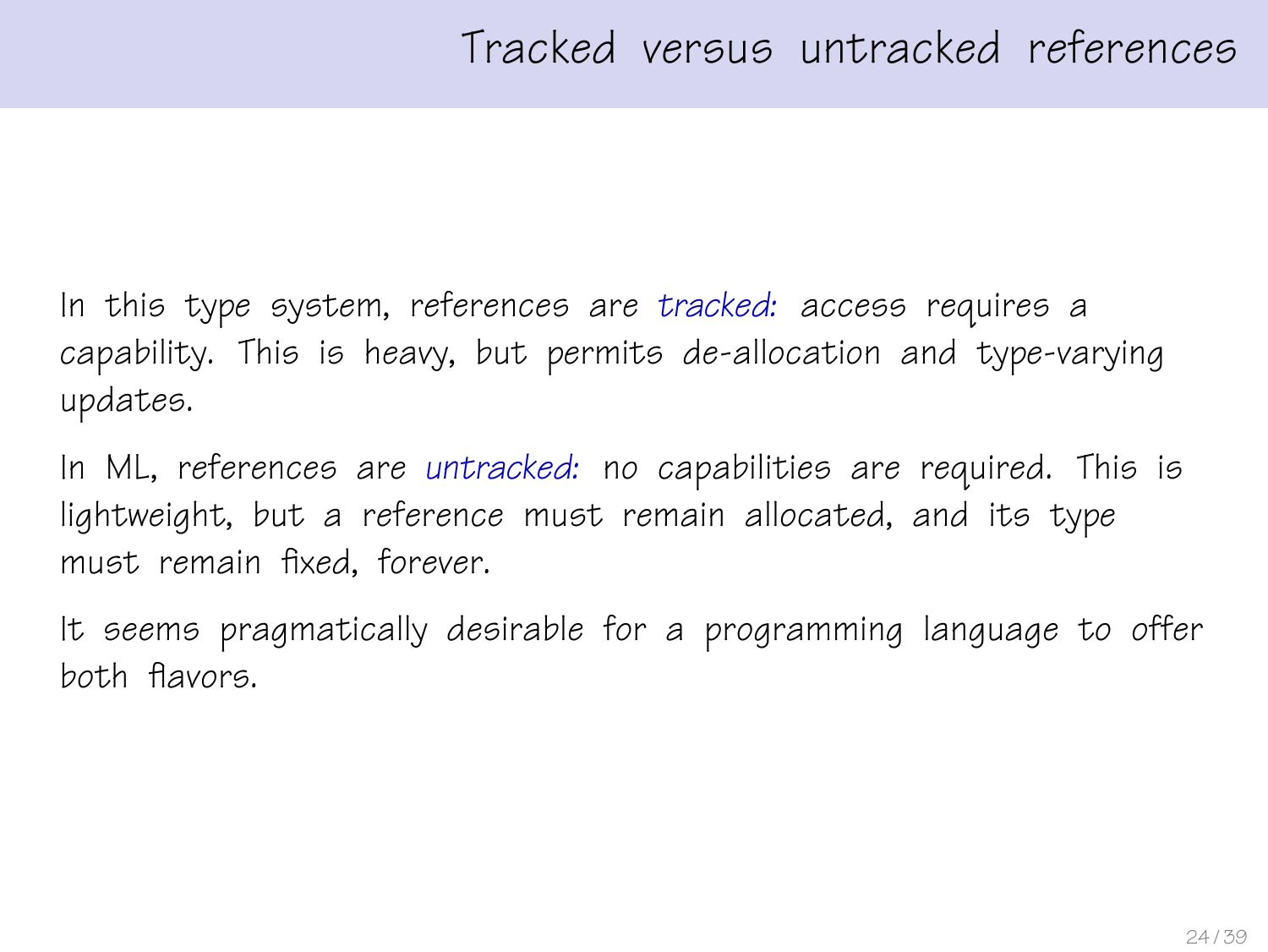### An encoding of untracked integer references

```
def type uref = - a non-linear type!
  (unit \rightarrow int) \times (int \rightarrow unit)
let mkuref \cdot int \rightarrow uref =\lambda(v : \text{int}).let \sigma, (r : [\sigma]) = ref v in - q \circ t \{ \sigma : ref \text{ int } \}hide R = \{ \sigma : \text{ref int } \} outside of
  let uget : (unit * R) \rightarrow (int * R) =
    λ(). get r
  and uset : (int * R) \rightarrow (unit * R) =
    \lambda(v : \text{int}). set (r, v)in (uget, uset) – this pair has type uref \otimes R
                                                  – to the outside, uref
```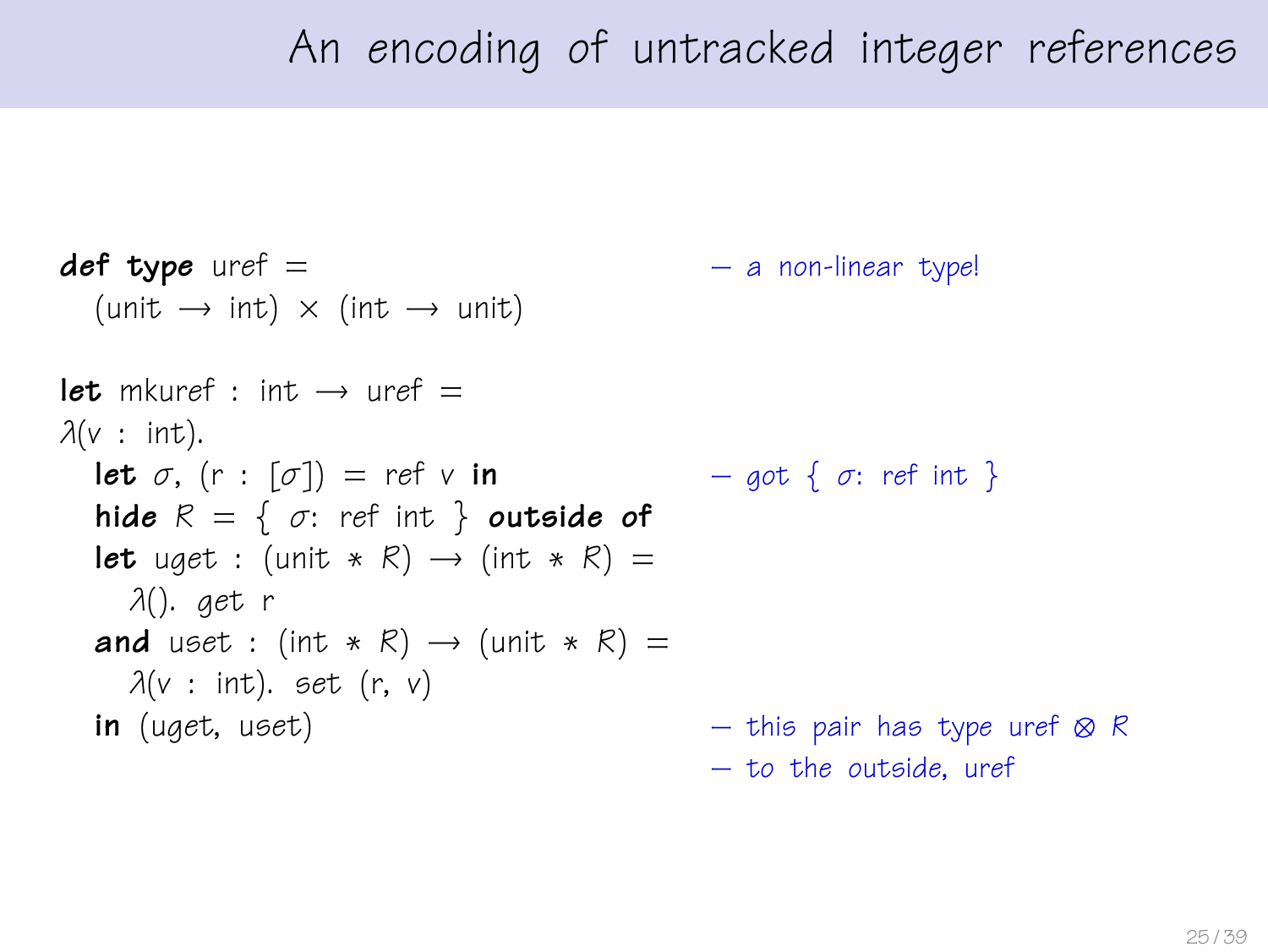### An encoding of untracked generic references

**def type** uref  $a =$   $-$  parameterize over a  $(\text{unit} \rightarrow a) \times (a \rightarrow \text{unit})$ let mkuref  $\cdot$   $\forall$ a  $\alpha \rightarrow$  uref  $\alpha =$  $\lambda(v : a)$ . **let**  $\rho$ ,  $(r : [\rho]) = ref \vee in$  – got  $\{ \rho : ref \cap \}$ hide  $R = \{ \rho: \text{ref } a \} \otimes R$  outside of  $\qquad - \text{got } \{ \rho: \text{ref } a \} \otimes R$ **let** uget : (unit \* R)  $\rightarrow$  ((a  $\otimes$  R) \* R) = – that is, R λ(). get r – also { ρ: ref (α ⊗ R) } and uset :  $((a \otimes R) * R) \rightarrow (unit * R) =$  $\lambda(v : a \otimes R)$ . set (r, v) **in** (uget, uset) – type: (uref a) ⊗ R – to the outside, uref α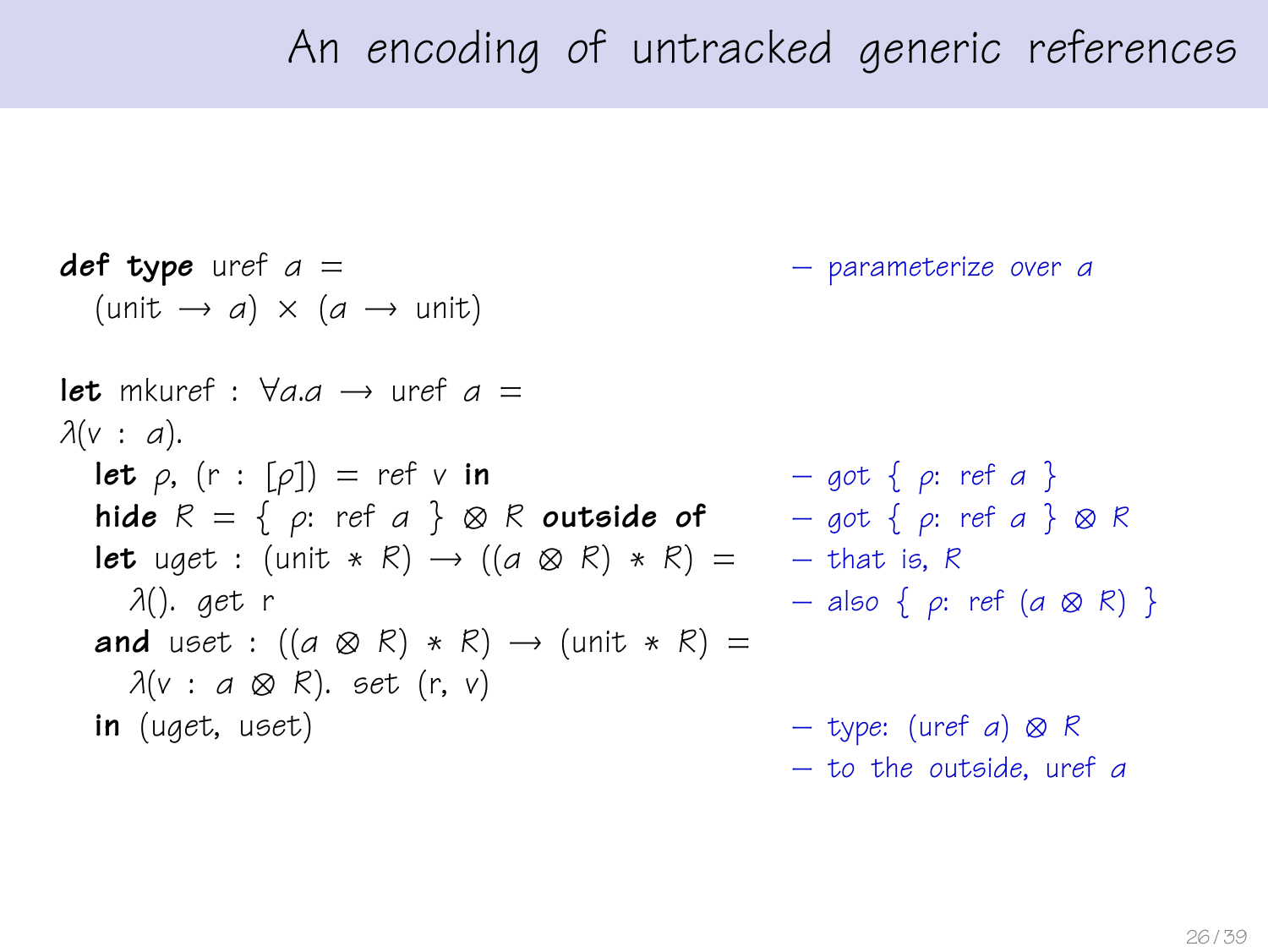Purely functional languages exploit thunks, which are built once and can be forced any number of times.

In ML, a thunk can be implemented as a reference to an internal state with three possible colors (unevaluated, being evaluated, evaluated).

The anti-frame rule allows explaining why this reference can be hidden, and why (as a consequence) it is sound for thunks to be untracked.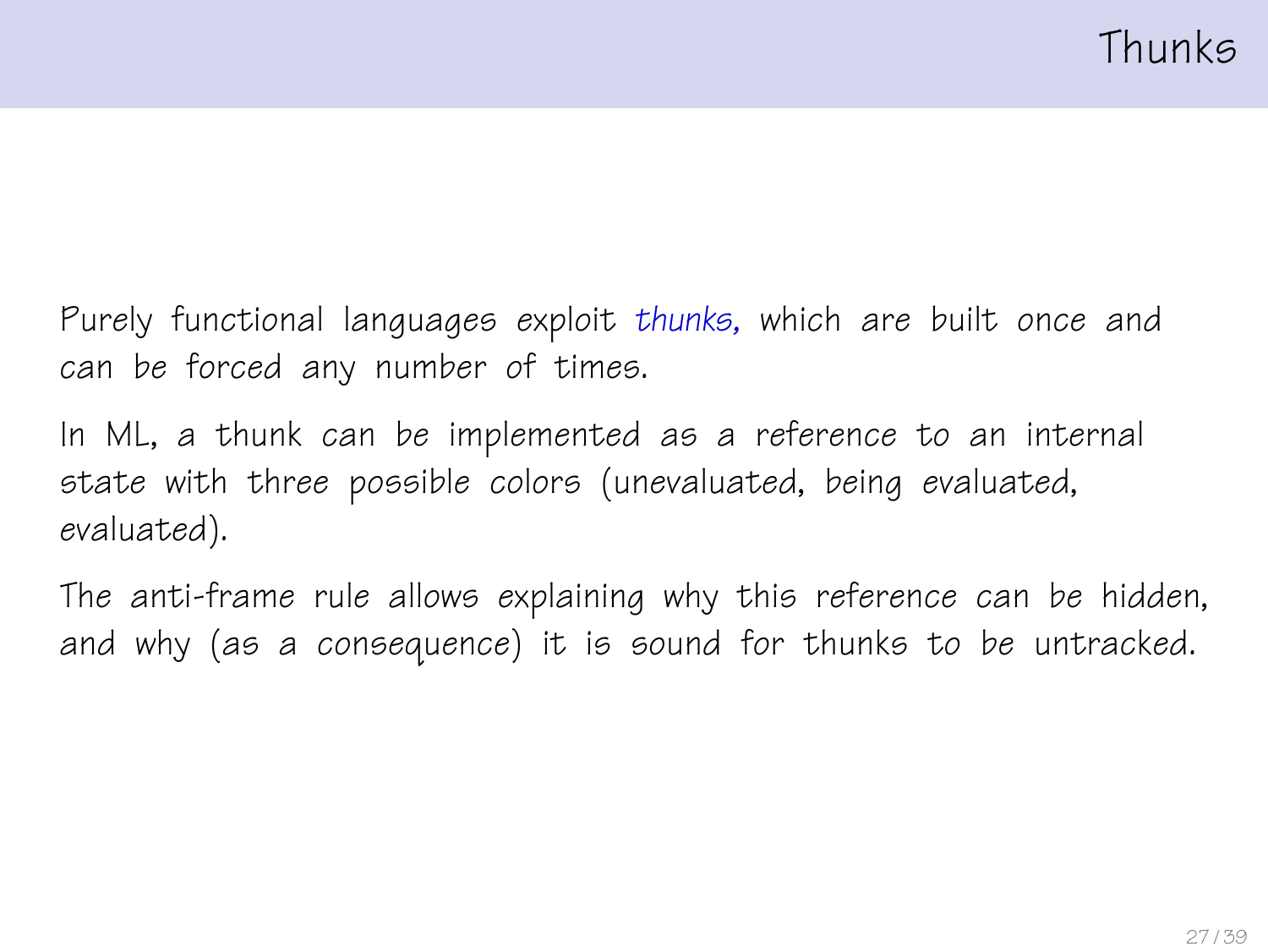def type thunk  $a =$ unit  $\rightarrow$  a  $def type state a =$  – internal state: W unit + G unit + B  $a$  – white/grey/black **let** mkthunk :  $\forall a$ .(unit  $\rightarrow a$ )  $\rightarrow$  thunk  $a =$  $\lambda(f : \text{unit} \rightarrow a)$ . **let**  $\rho$ ,  $(r : [\rho]) = ref(W())$  in – got  $\{\rho: ref (state \ a) \}$ hide  $R = \{ \rho: \text{ref } (\text{state } a) \} \otimes R$  outside of  $\cdot$  – got R  $\cdot$  – f: (unit → a) ⊗ R  $-$  f: (unit  $*$  R) → ((a  $\otimes$  R)  $*$  R)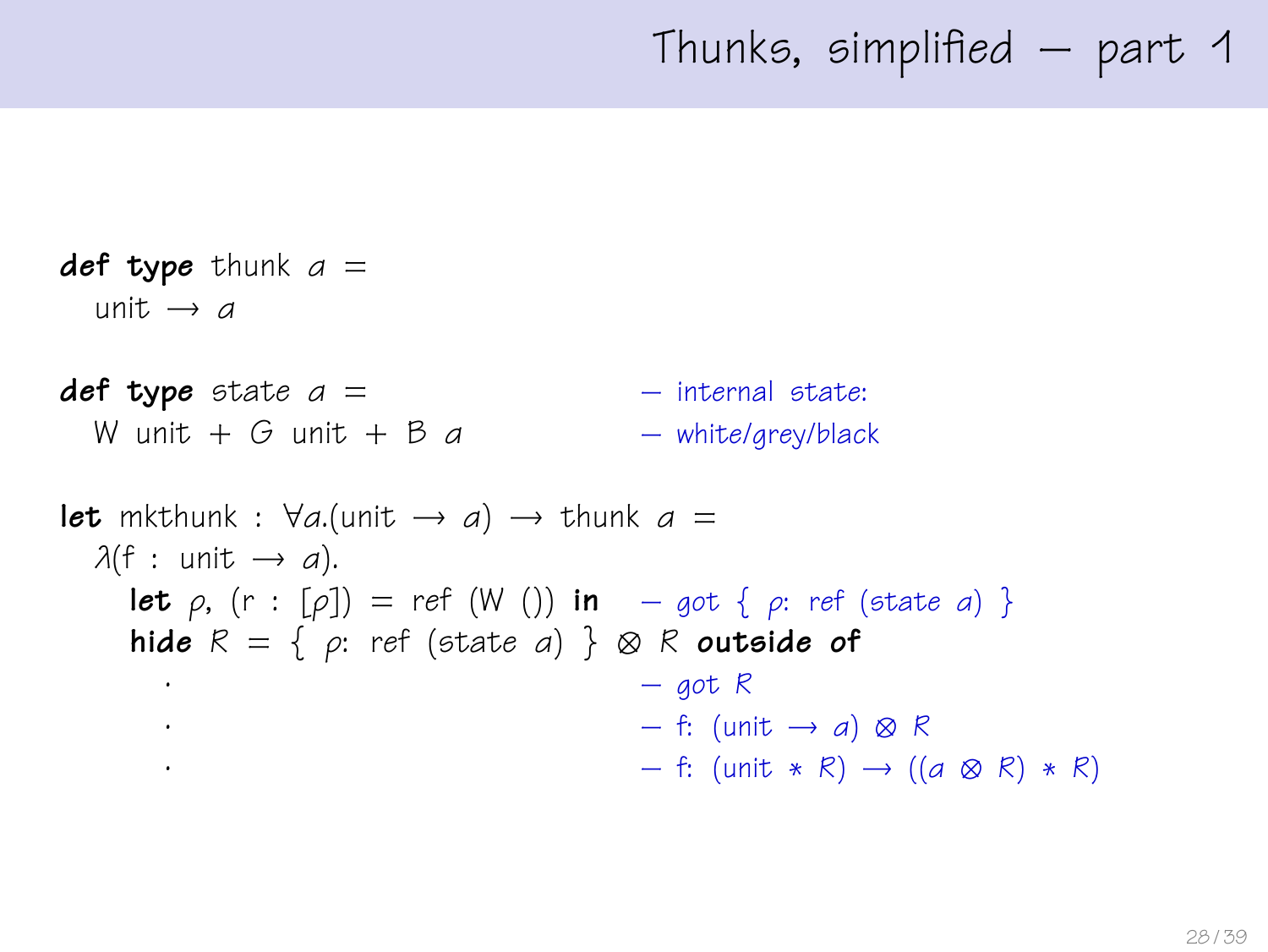```
let force : (unit * R) \rightarrow ((a \otimes R) * R) =
  \lambda(). – state a = W unit + G unit + B acase get r of - got R = \{ \rho : \text{ref} \text{ (state } a) \} \otimes R| W ( ) \rightarrowset (r, G)); - got R
      let v : (a \otimes R) = f() in – got R
      set (r, B v); - got R
     v
    | G ( ) \rightarrow fail
    | B (v : a \otimes R) \rightarrow vin force - force: (thunk a) \otimes R– to the outside, thunk α
```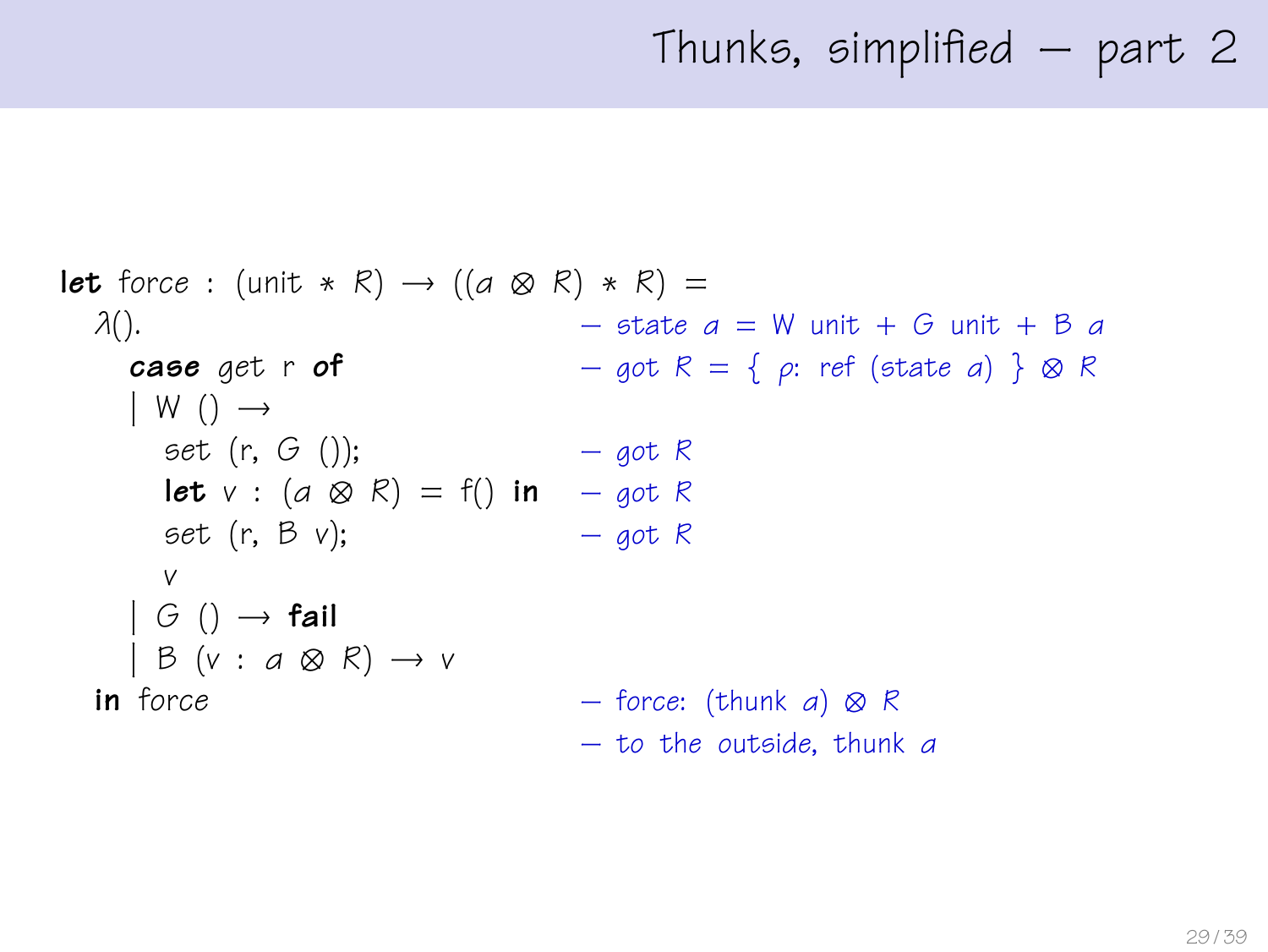The code on the previous slides could be broken in several ways, e.g. by failing to distinguish white and grey colors, or by failing to color the thunk grey before invoking f, while remaining well-typed.

We would like the type system to catch these errors, and to guarantee that the client function f is invoked at most once.

This can be done by making  $f$  a one-shot function – a function that requires a capability, but does not return it  $-$  and providing "mkthunk" with a single cartridge.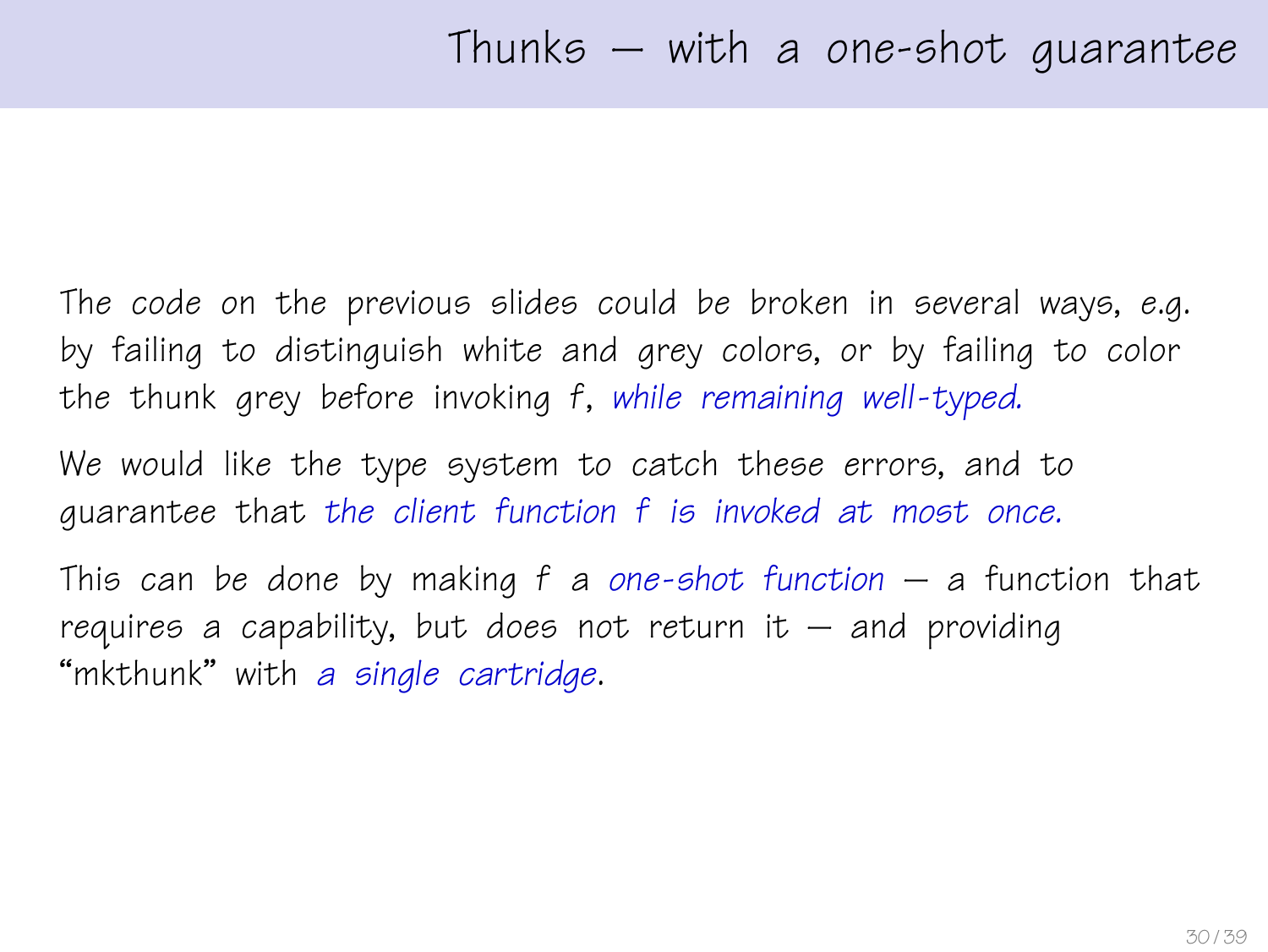### Thunks  $-$  part 1

def type thunk  $a =$ unit  $\rightarrow$  a **def type** state  $\gamma$  a = W (unit  $* y$ ) + G unit + B a – when white, y is available **let** mkthunk :  $\forall y a. (((unit * y) \rightarrow a) * y) \rightarrow thunk a =$  $\lambda(f : (\text{unit } * \gamma) \rightarrow a).$  – got γ **let**  $\rho$ ,  $(r : [\rho]) = ref (W())$  in  $-got \{ \rho : ref (state \gamma \ a) \}$ hide  $R = \{ \rho: \text{ref } (\text{state } \gamma \text{ a}) \} \otimes R$  outside of  $-$  got R  $\cdot$  – f: ((unit  $\star$  *v*)  $\rightarrow$  *a*) ⊗ R  $-$  f: (unit  $* R * (γ \otimes R) \rightarrow ((a \otimes R) * R)$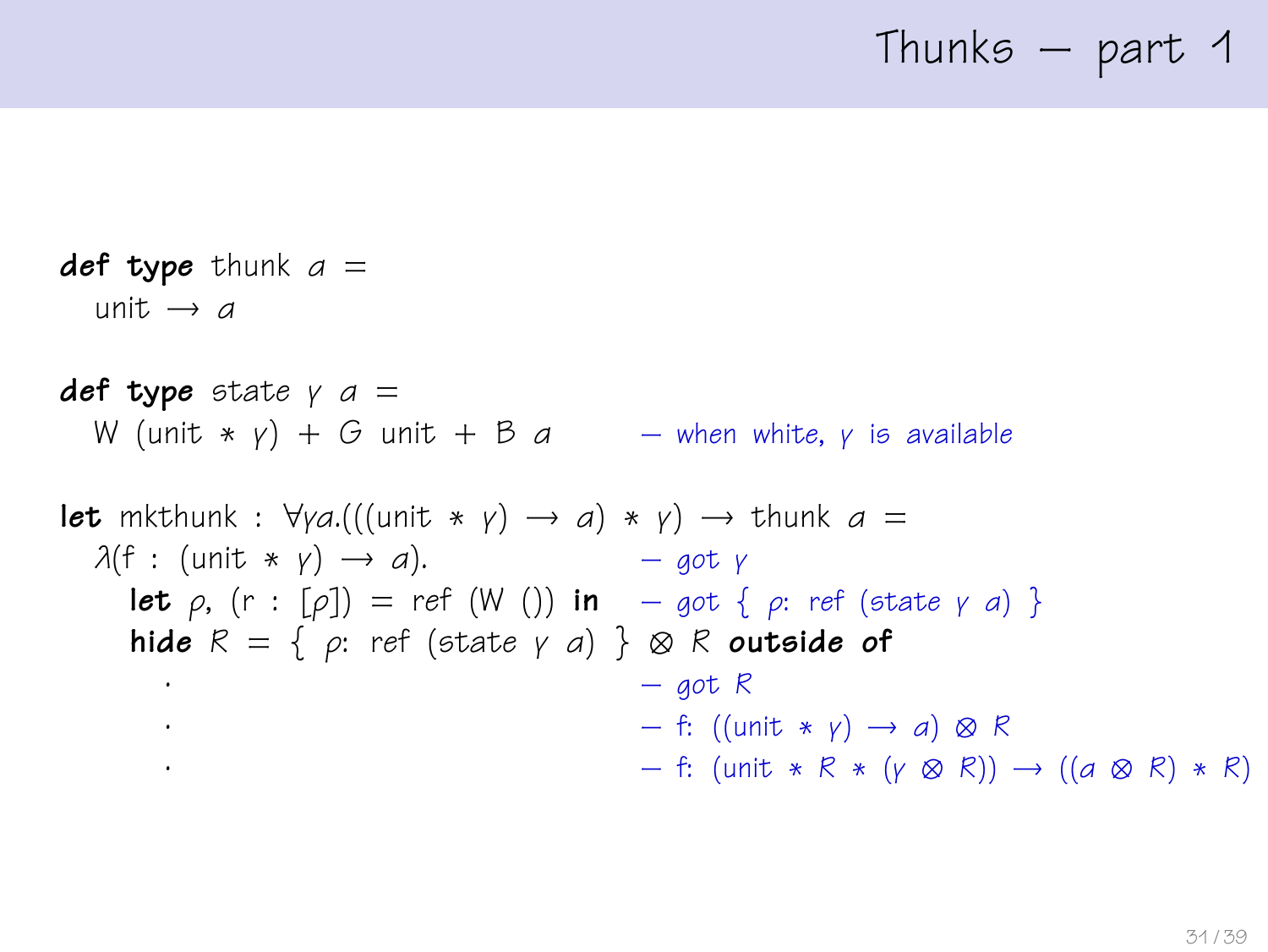# Thunks – part 2

**let** force: (unit \* R) 
$$
\rightarrow
$$
 ((a & R) \* R) =

\n $\lambda()$ .

\n**case** get  $\mathbf{r} \cdot \mathbf{of}$ 

\n $\rightarrow$  get  $\mathbf{r} \cdot \mathbf{of}$ 

\n $\downarrow$  W()  $\rightarrow$ 

\n $\rightarrow$  get  $\{ \rho : \text{ref} \text{ (state } \gamma a) \} \otimes R$ 

\n $\downarrow$  W()  $\rightarrow$ 

\n $\rightarrow$  get  $\{ \rho : \text{ref} \text{ (W unit } + G \perp + B \perp) \} * (\gamma \otimes R)$ 

\n $\downarrow$  get  $(\mathbf{r}, G()$ );

\n $\rightarrow$  got  $R * (\gamma \otimes R)$ 

\n $\downarrow$  get  $(\mathbf{r}, B \vee)$ ;

\n $\downarrow$  get  $(\mathbf{r}, B \vee)$ ;

\n $\rightarrow$  get  $\mathbf{r} \cdot \mathbf{or} \cdot \mathbf{or} \cdot \mathbf{or} \cdot \mathbf{or} \cdot \mathbf{or} \cdot \mathbf{or} \cdot \mathbf{or} \cdot \mathbf{or} \cdot \mathbf{or} \cdot \mathbf{or} \cdot \mathbf{or} \cdot \mathbf{or} \cdot \mathbf{or} \cdot \mathbf{or} \cdot \mathbf{or} \cdot \mathbf{or} \cdot \mathbf{or} \cdot \mathbf{or} \cdot \mathbf{or} \cdot \mathbf{or} \cdot \mathbf{or} \cdot \mathbf{or} \cdot \mathbf{or} \cdot \mathbf{or} \cdot \mathbf{or} \cdot \mathbf{or} \cdot \mathbf{or} \cdot \mathbf{or} \cdot \mathbf{or} \cdot \mathbf{or} \cdot \mathbf{or} \cdot \mathbf{or} \cdot \mathbf{or} \cdot \mathbf{or} \cdot \mathbf{or} \cdot \mathbf{or} \cdot \mathbf{or} \cdot \mathbf{or} \cdot \mathbf{or} \cdot \mathbf{or} \cdot \mathbf{or} \cdot \mathbf{or} \cdot \mathbf{or} \cdot \mathbf{or} \cdot \mathbf{or} \cdot \mathbf{or} \cdot \mathbf{or} \cdot \mathbf{or} \cdot \math$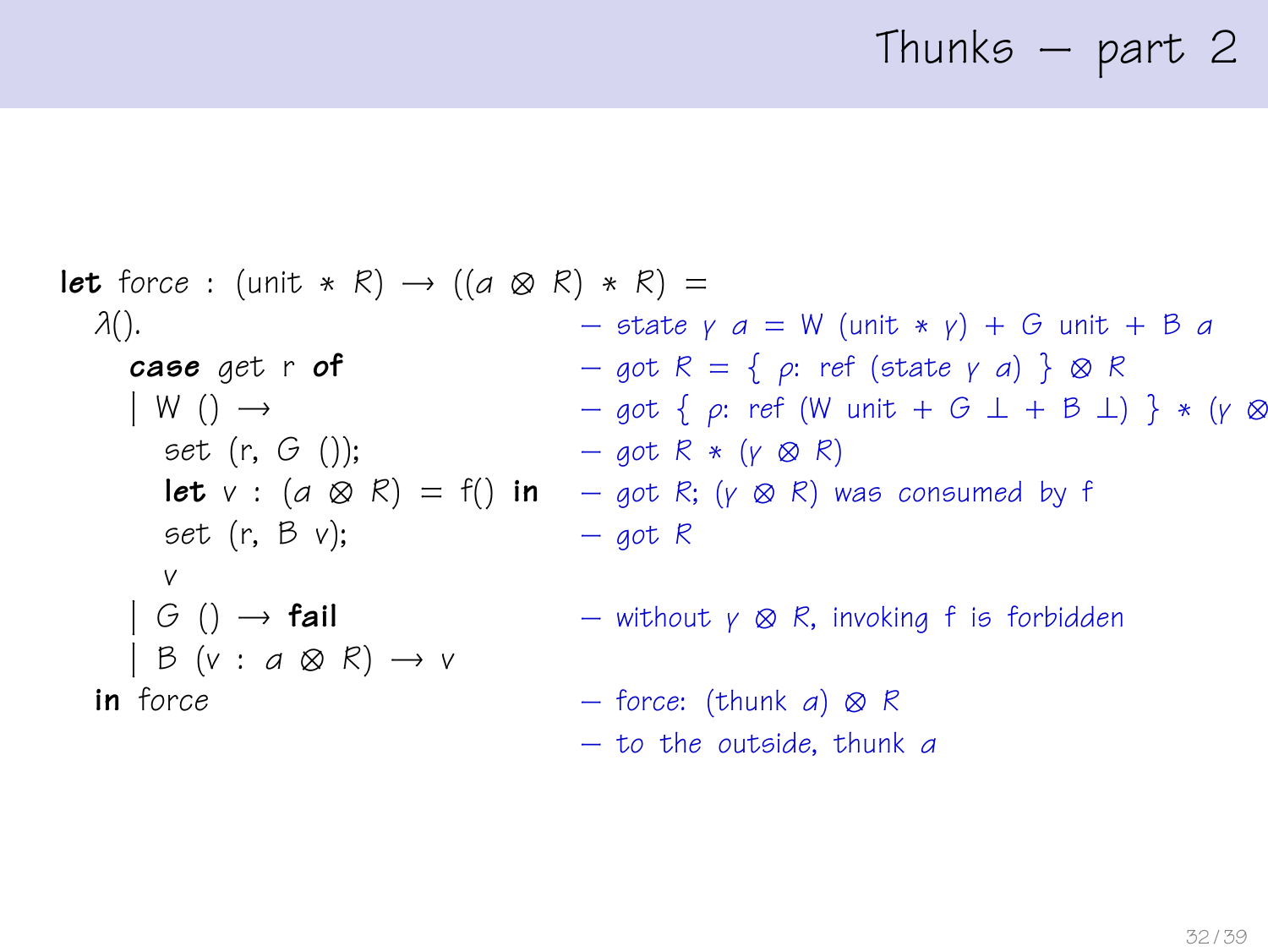### <span id="page-32-0"></span>Contents

- [Why hide state?](#page-1-0)
- [Setting the scene: a capability-based type system](#page-9-0)
- [Towards hidden state: a bestiary of frame rules](#page-14-0)
- [Applications: untracked references and thunks](#page-22-0)
- **•** [Conclusion](#page-32-0)
- **•** [Bibliography](#page-35-0)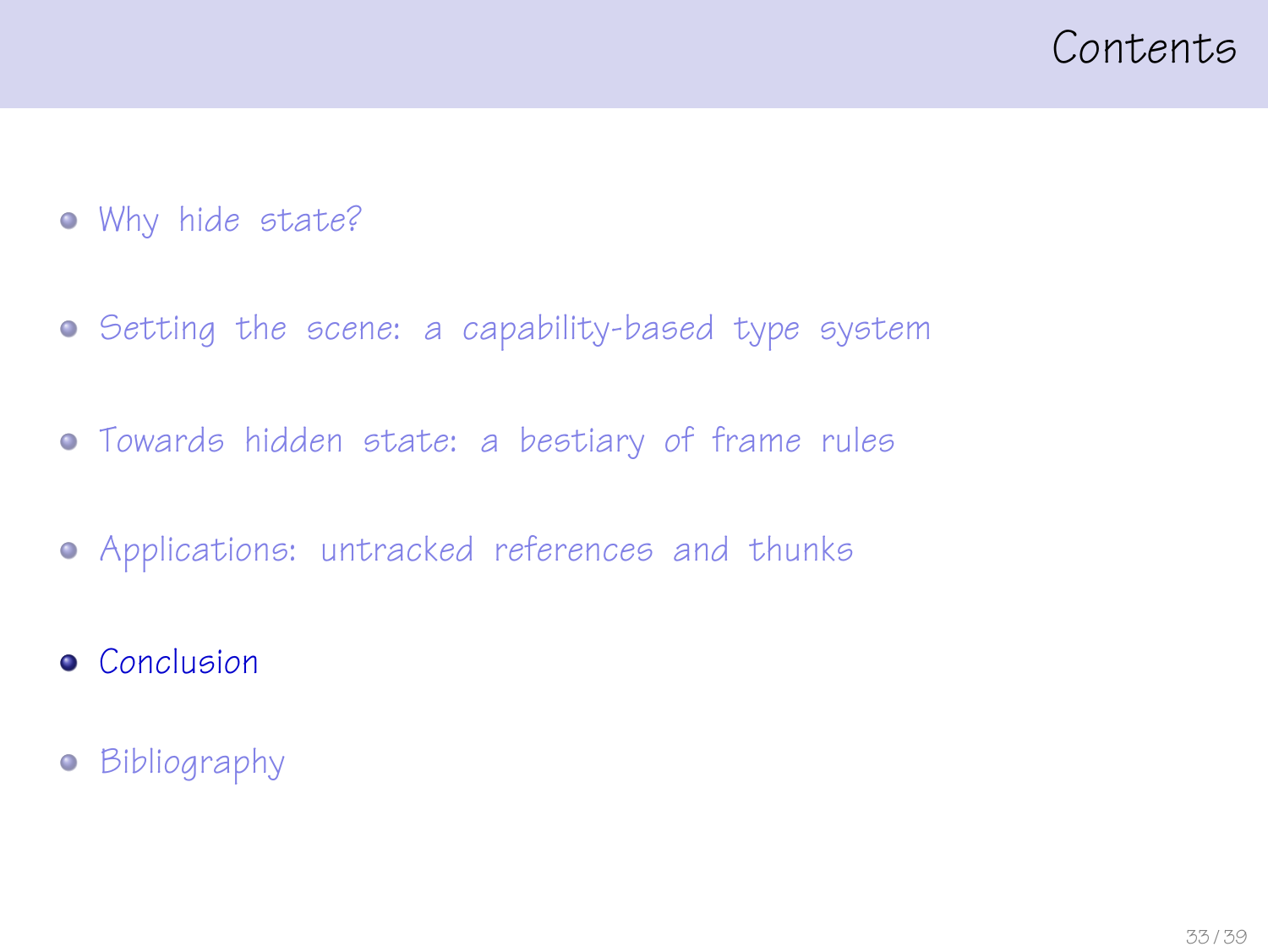In summary, a couple of key ideas are:

- a practical rule for hiding state must have open scope;
- it is safe for a piece of state to be hidden, as long as its invariant holds at every interaction between Term and Context.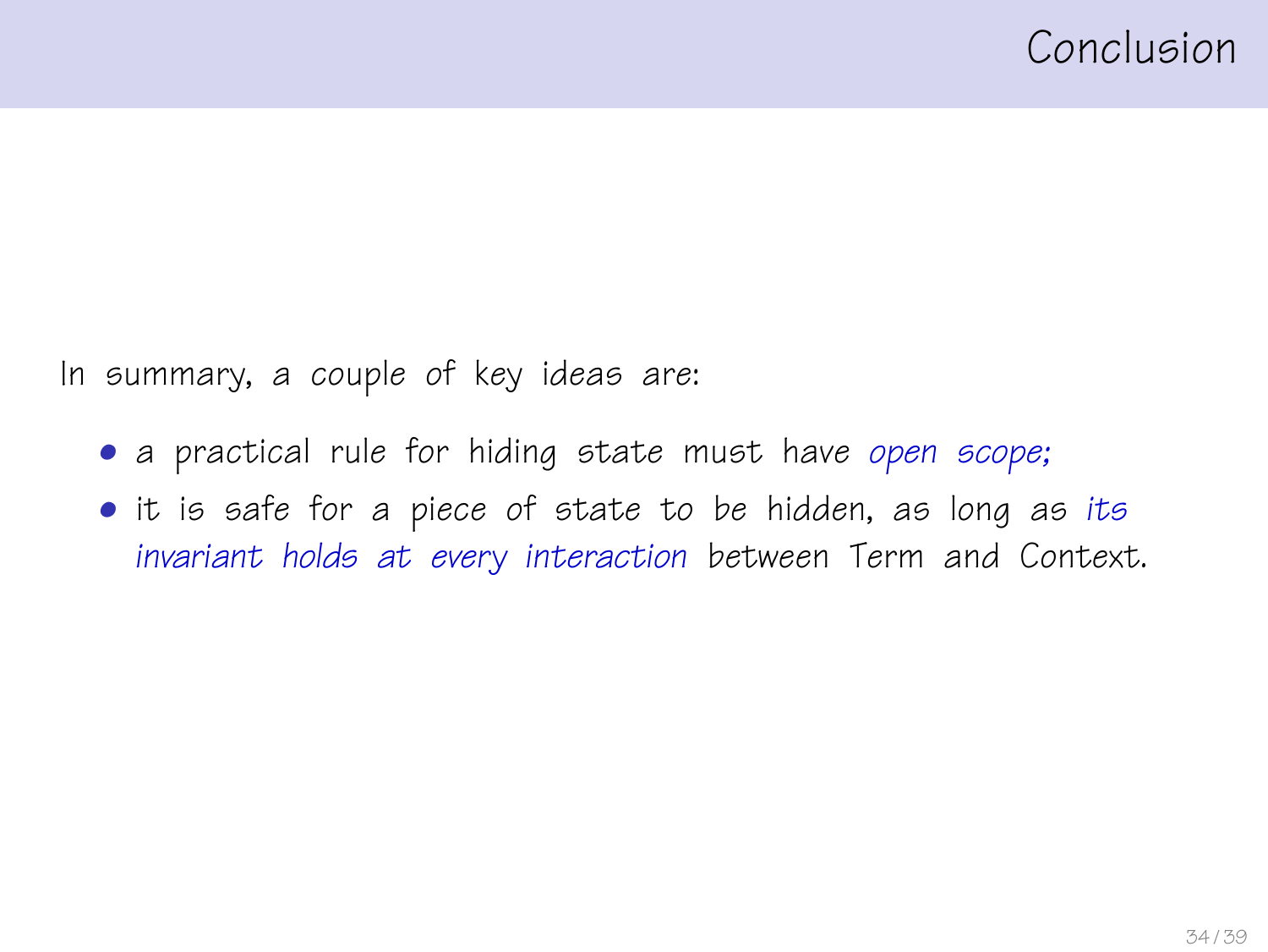The anti-frame rule crucially relies on invariance: the hidden state must remain fixed.

It would be worth investigating monotonicity: what if the hidden state grows with time, in some suitable sense?

This could help explain:

- Okasaki and Danielsson's amortized complexity analysis of thunks;
- why hash-consing admits a pure specification.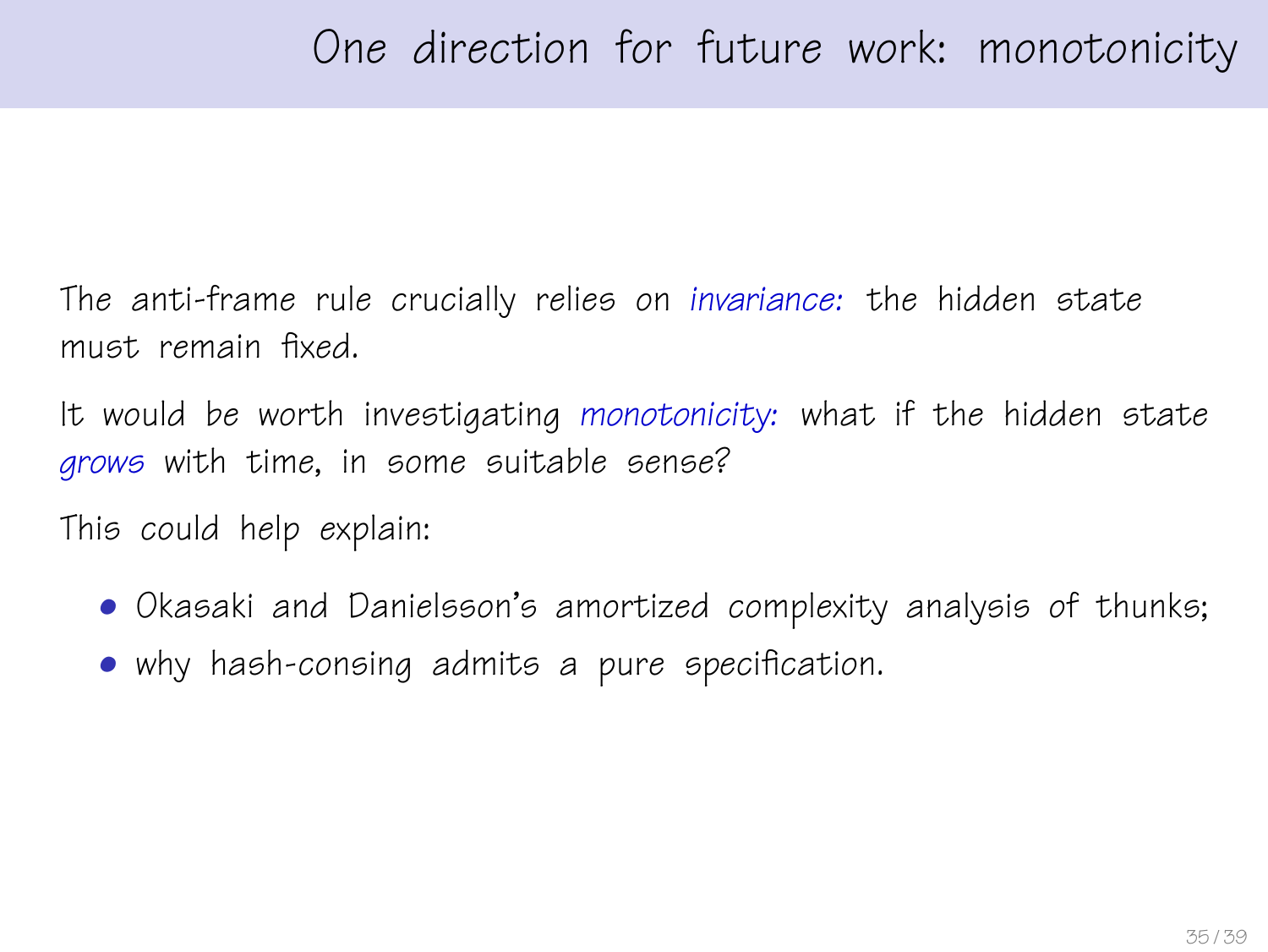### <span id="page-35-0"></span>Contents

- [Why hide state?](#page-1-0)
- **•** [Setting the scene: a capability-based type system](#page-9-0)
- [Towards hidden state: a bestiary of frame rules](#page-14-0)
- [Applications: untracked references and thunks](#page-22-0)
- **•** [Conclusion](#page-32-0)
- [Bibliography](#page-35-0)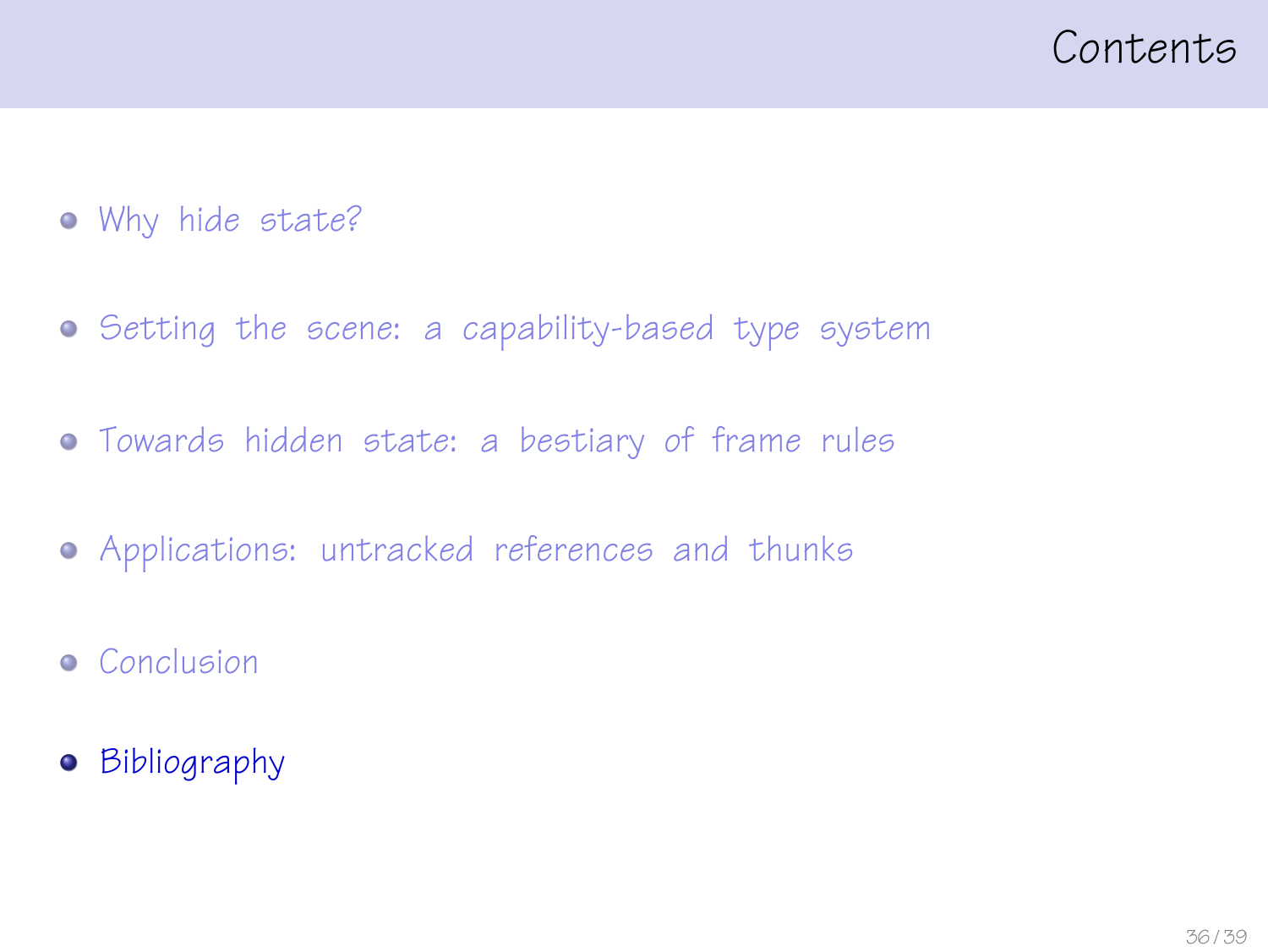## Bibliography I

(Most titles are clickable links to online versions.)

- <span id="page-36-1"></span>Birkedal, L., Torp-Smith, N., and Yang, H. 2006. [Semantics of separation-logic typing and higher-order frame rules](http://arxiv.org/pdf/cs.LO/0610081) [for Algol-like languages.](http://arxiv.org/pdf/cs.LO/0610081) Logical Methods in Computer Science 2, 5 (Nov.).
- <span id="page-36-0"></span>**Charguéraud, A. and Pottier, F. 2008.** [Functional translation of a calculus of capabilities.](http://cristal.inria.fr/~fpottier/publis/chargueraud-pottier-capabilities.pdf) In ACM International Conference on Functional Programming (ICFP).
- <span id="page-36-2"></span>

**E** Lebresne, S. 2008.

A system F [with call-by-name exceptions.](http://www.pps.jussieu.fr/~lebresne/papers/SystemFWithExceptions.pdf)

In International Colloquium on Automata, Languages and Programming. Lecture Notes in Computer Science, vol. 5126. Springer Verlag, 323–335.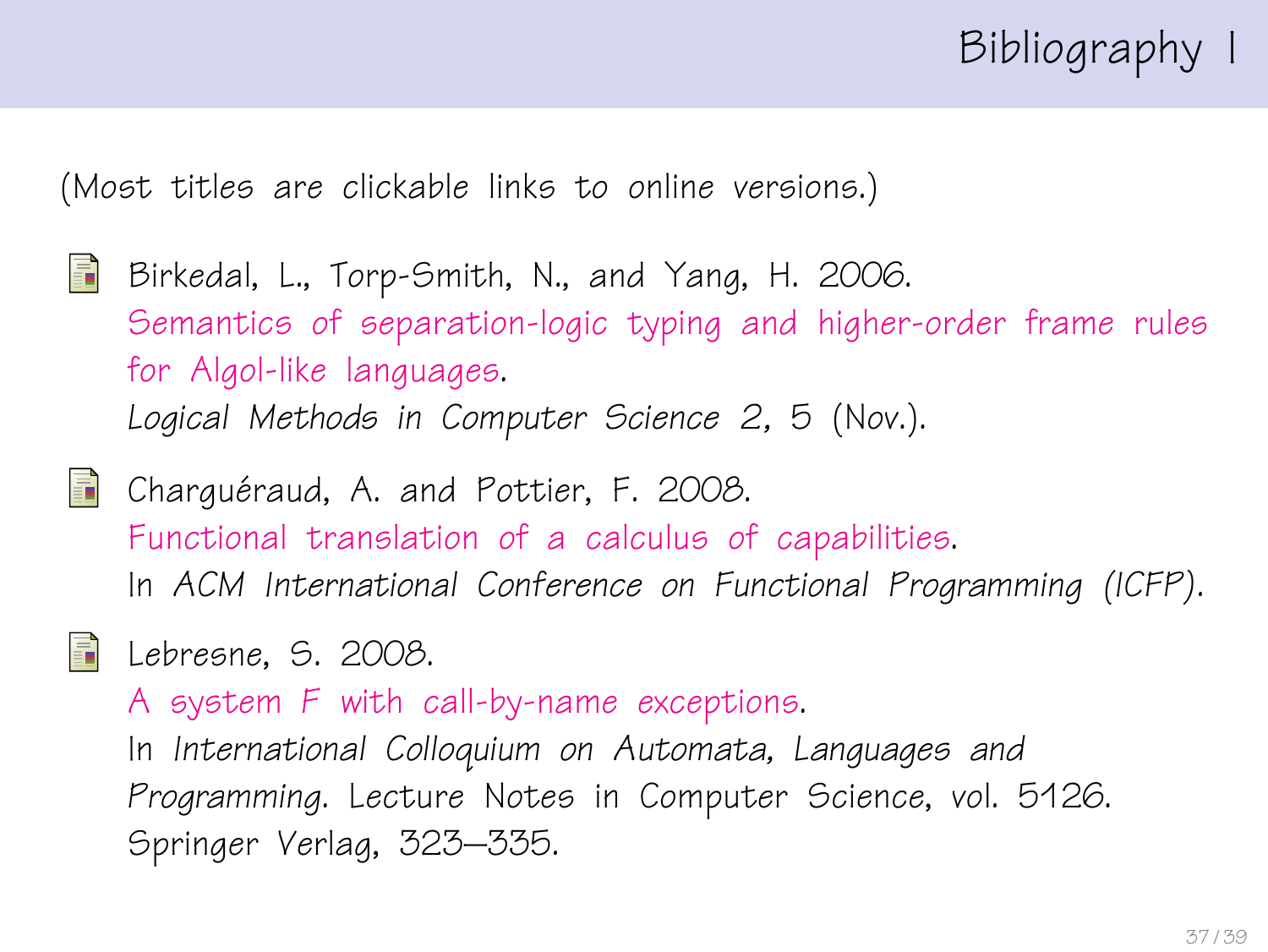#### Bibliography]Bibliography

- <span id="page-37-2"></span>靠 Nanevski, A., Ahmed, A., Morrisett, G., and Birkedal, L. 2007. [Abstract predicates and mutable ADTs in Hoare type theory.](http://www.eecs.harvard.edu/~aleks/papers/hoarelogic/esop07.pdf) In European Symposium on Programming (ESOP). Lecture Notes in Computer Science. Springer Verlag.
- <span id="page-37-0"></span>O'Hearn, P., Yang, H., and Reynolds, J. C. 2004. [Separation and information hiding.](http://www.dcs.qmul.ac.uk/~ohearn/papers/separation-and-hiding.pdf) In ACM Symposium on Principles of Programming Languages (POPL). 268–280.

<span id="page-37-1"></span>F Parkinson, M. and Bierman, G. 2005. [Separation logic and abstraction.](http://www.cl.cam.ac.uk/~mjp41/p205-parkinson.pdf) In ACM Symposium on Principles of Programming Languages (POPL). 247–258.